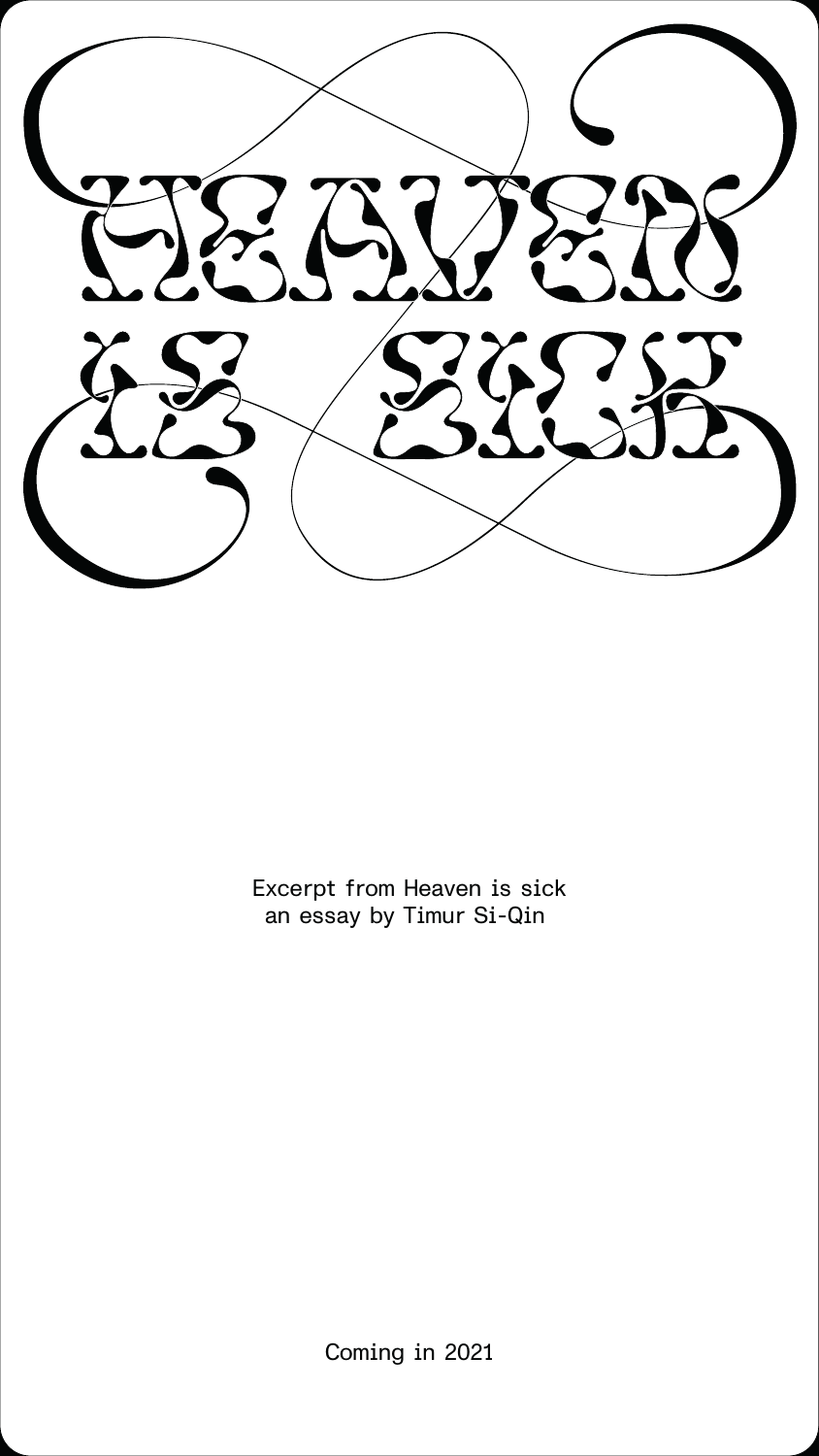

—Native life —Christians —Native life —Relationship with nature, part I

## Preface

### Growing up in Native America as a Central Asian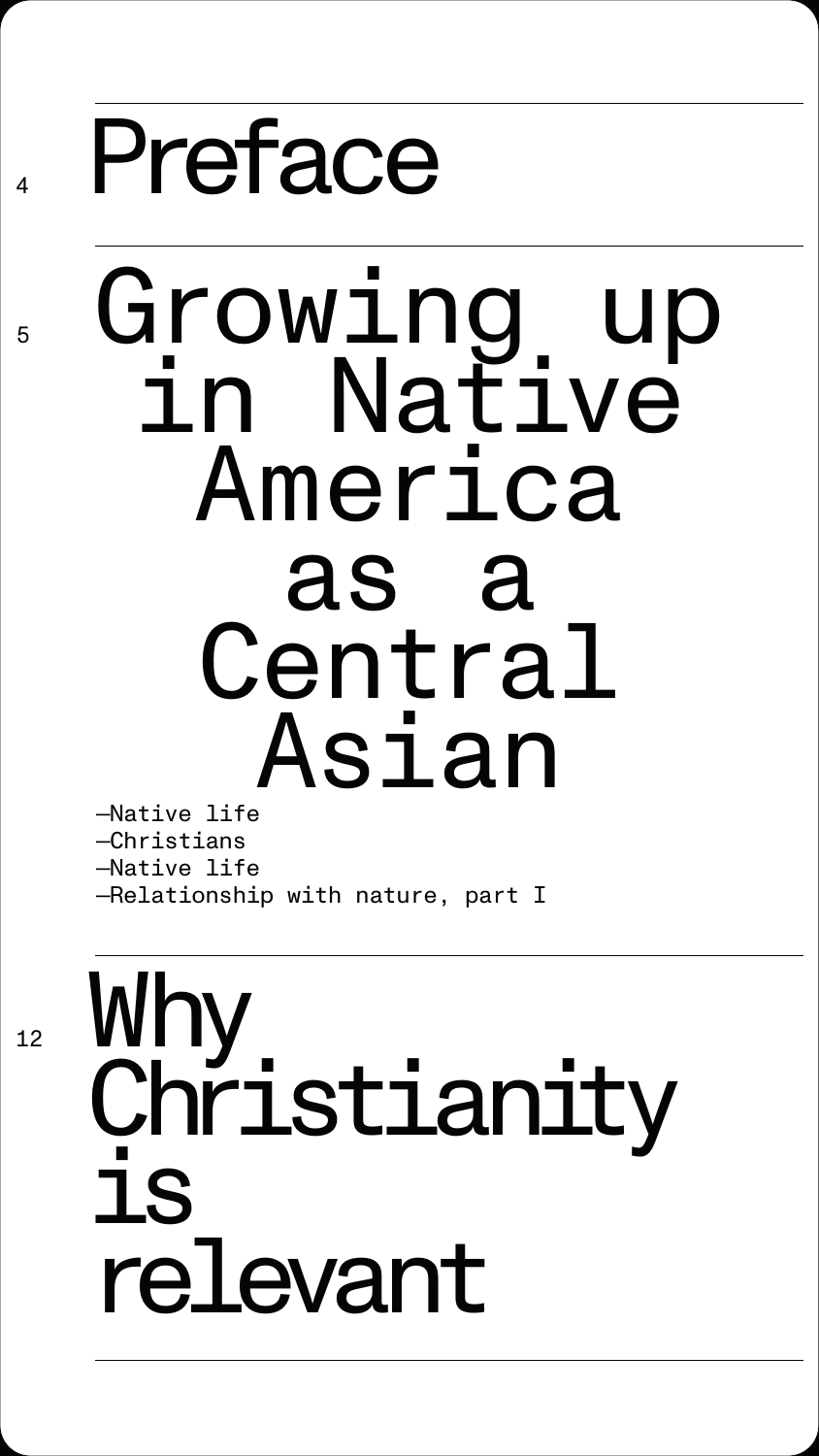## 14 Politics : Right —Anti-Market

# 18 Politics : Left<br>—Imperceptibility

—Left and Right is biblical —Christocapitalism

# 21 **Relationship**<br> **CO** Nature

—Nature and Corona Virus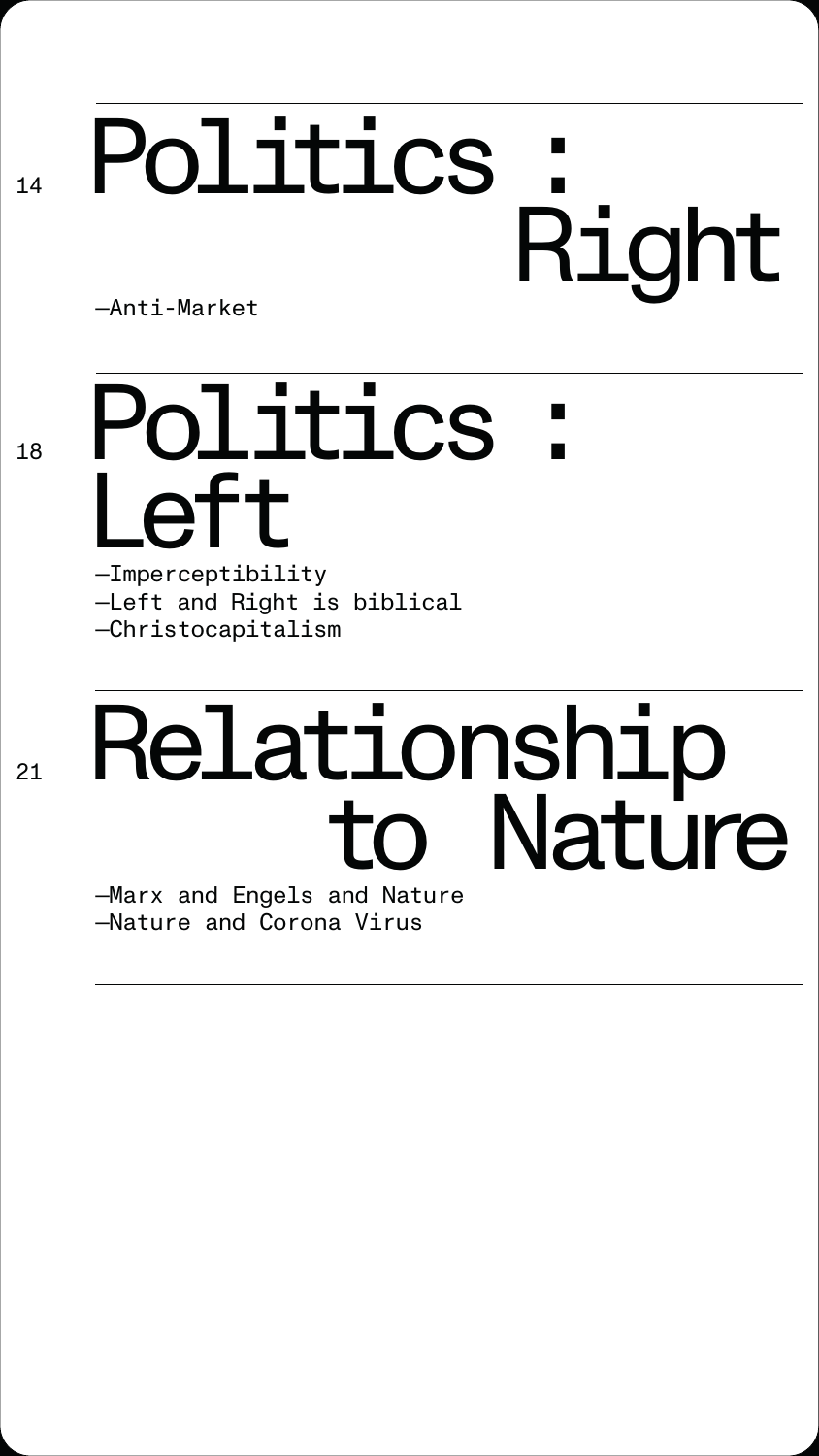As I write this essay during the height of the coronavirus outbreak in New York City in the spring of 2020, I feel a slight sense of relief because I think I caught the virus at the beginning of last week, had relatively mild symptoms, and have already recovered. Hopefully that means I now have anti-bodies and immunity. As this crisis triggered by an RNA molecule passively travelling from person to person, lung to lung, making trillions of copies of itself each time has swept the globe, the world is left stunned and surprised. A small piece of RNA code has laid bare the weaknesses of our civilization to reveal the brittleness of our health care and economic systems, and the dangers of ignoring science.

But the message that should ring the clearest, and that I hope will not be drowned out in the resulting confusion and pandemonium, is that our health is intimately tied to the health of the natural world, down to a molecular scale.Scientists once thought that diseases and viruses existed in wild animal populations naturally, and that only our increasing contact with animals led to outbreaks. However, they have only recently come to understand that the conditions for the creation of viruses actually arise from the degradation of environments and ecosystems. By stressing animals, we stress their bodies and immune systems, degrading their abilities to fight off viruses and diseases. Outbreaks are a subtle and complex interrelated consequence of environmental destruction that Western science has only recently come to understand. But the consequences of environmental destruction are also an old teaching that Indigenous people have tried to convey and warn the rest of the world of for centuries. In contrast to Indigenous Peoples throughout the world, who foreground the natural world and whose concern for ecosystems is foundational to their histories, cultures, and ontologies; our Western European culture backgrounds nature and has barely begun to think about it at all. Only now that we face imminent serious environmental consequences, climate change, biodiversity loss and global pandemics is European culture beginning to wake up to its own environmentalism. White European culture is historically unique in its deep ambivalence toward and dismissal of nature. This essay examines how this condition came to be and how we might chart a way out.

# Preface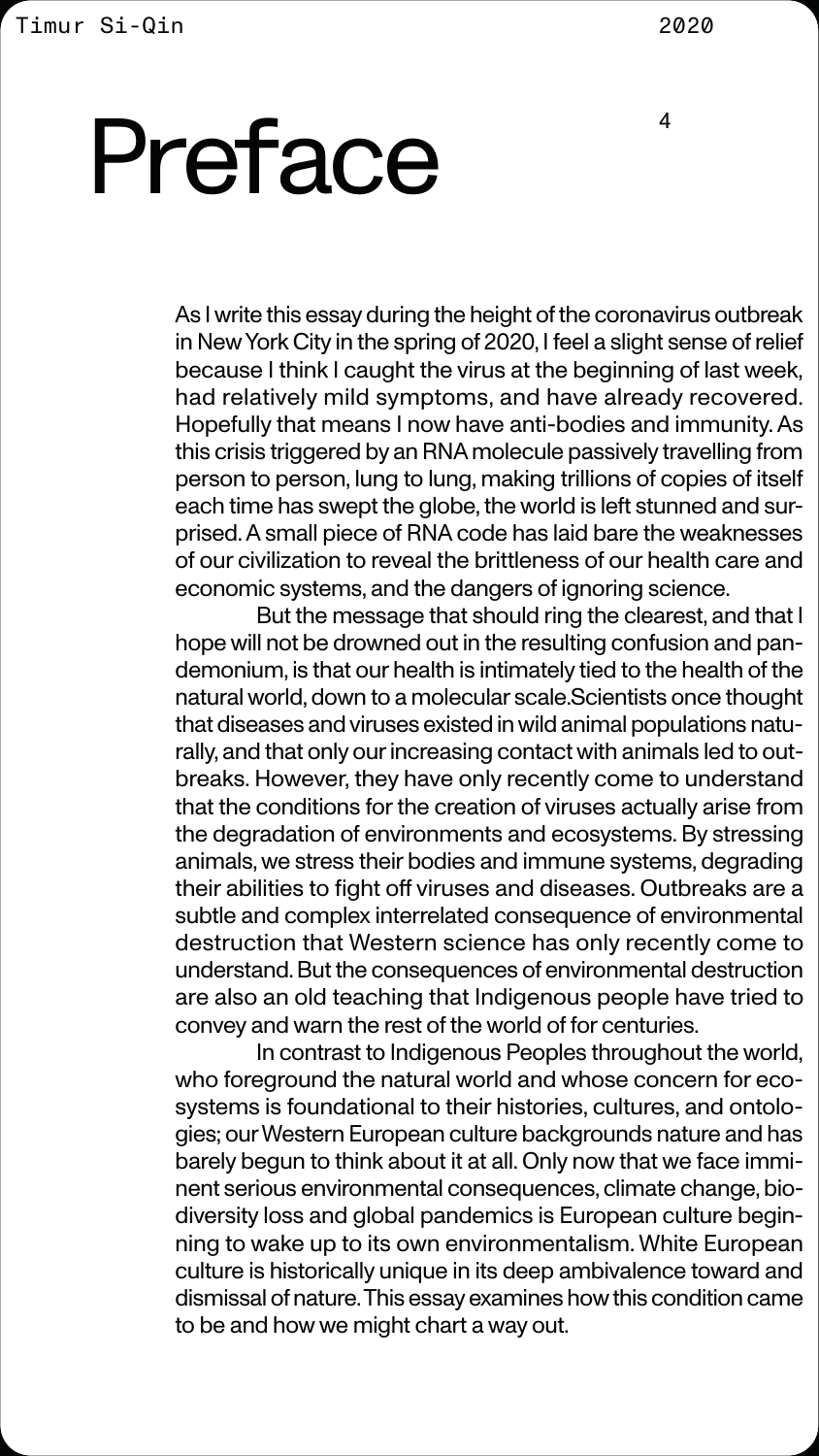### Growing up in Native America

### Λ

### as a Central Asian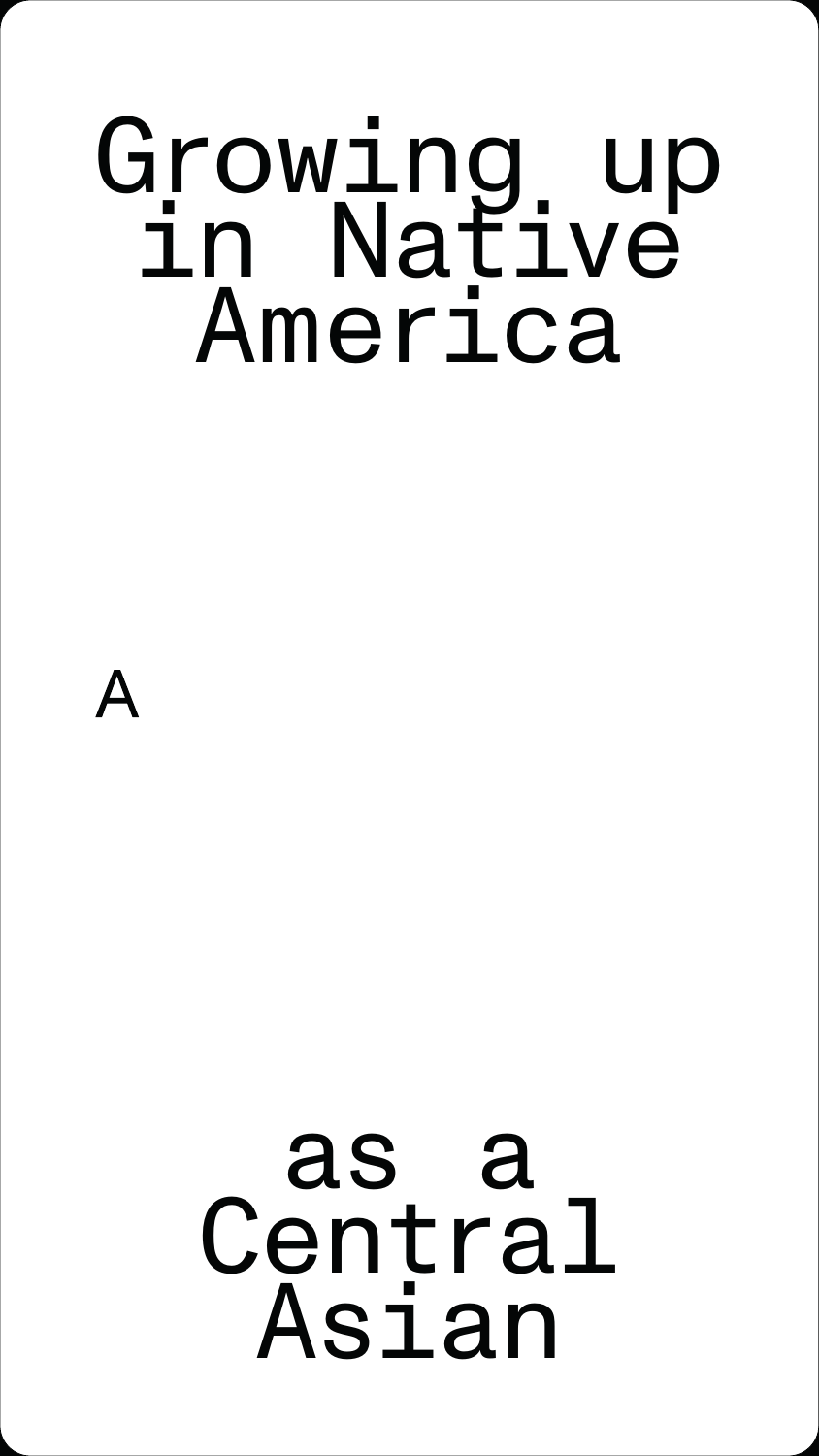The story of this essay is intertwined with my own life story. I was born in 1984 in West Berlin to a German mother and ethnic Mongolian, Chinese father. My mother met my father in Beijing in the early 80's while studying abroad for Sinology. She was a part of the second ever foreign student cohort permitted to study in China following China's opening up to the west. After university she became a Chinese/German interpreter for businesses and the German government, so my early childhood was a combination of German and (Mongolian inflected) Chinese cultural experiences, growing up mainly in Germany with frequent travels to China.

Eventually my parents divorced. My father moved to Hamburg, then New York City, before ultimately settling back in Beijing. My mother and I would move to the United States. My mother has had a lifelong passion for minority peoples and cultures, and in the late 1980s she became involved in Native American rights issues and plugged in to the community of Germans sympathetic to Native American and Indigenous

Λ

causes. The German fascination with Native Americans has existed since the popular 19th century novelist Karl May wrote about the adventures of Winnetou, a Native American protagonist, despite never having traveled to the Americas himself. My mother grew up with these tales, and they filled her imagination with distant lands and foreign peoples. My mother is the ultimate opposite of a racist, someone who really understands the beauty and value of other cultures. She became involved with Native Americans after a delegation of Apaches came to Berlin to raise awareness of a dispute over a planned Observatory being built in the Pinaleño Mountains in Southeast Arizona. The dispute was between the San Carlos Apache tribe, to whom the mountain is sacred, and the University of Arizona, which was building the Mt. Graham International Observatory in conjunction with the Vatican and employed shady legal tactics to circumvent environmental and Native rights laws in order to build the telescope.

My mother started participating in a pen-pal program between Germans and incarcerated Native American convicts. Through this program she met an Apache from the San Carlos reservation in Arizona, Frank Rolling Thunder. Through letters, they developed a relationship, and in 1991 my mother moved the two of us from Berlin to Tucson, Arizona - the city closest to the prison where my stepfather to-be was housed.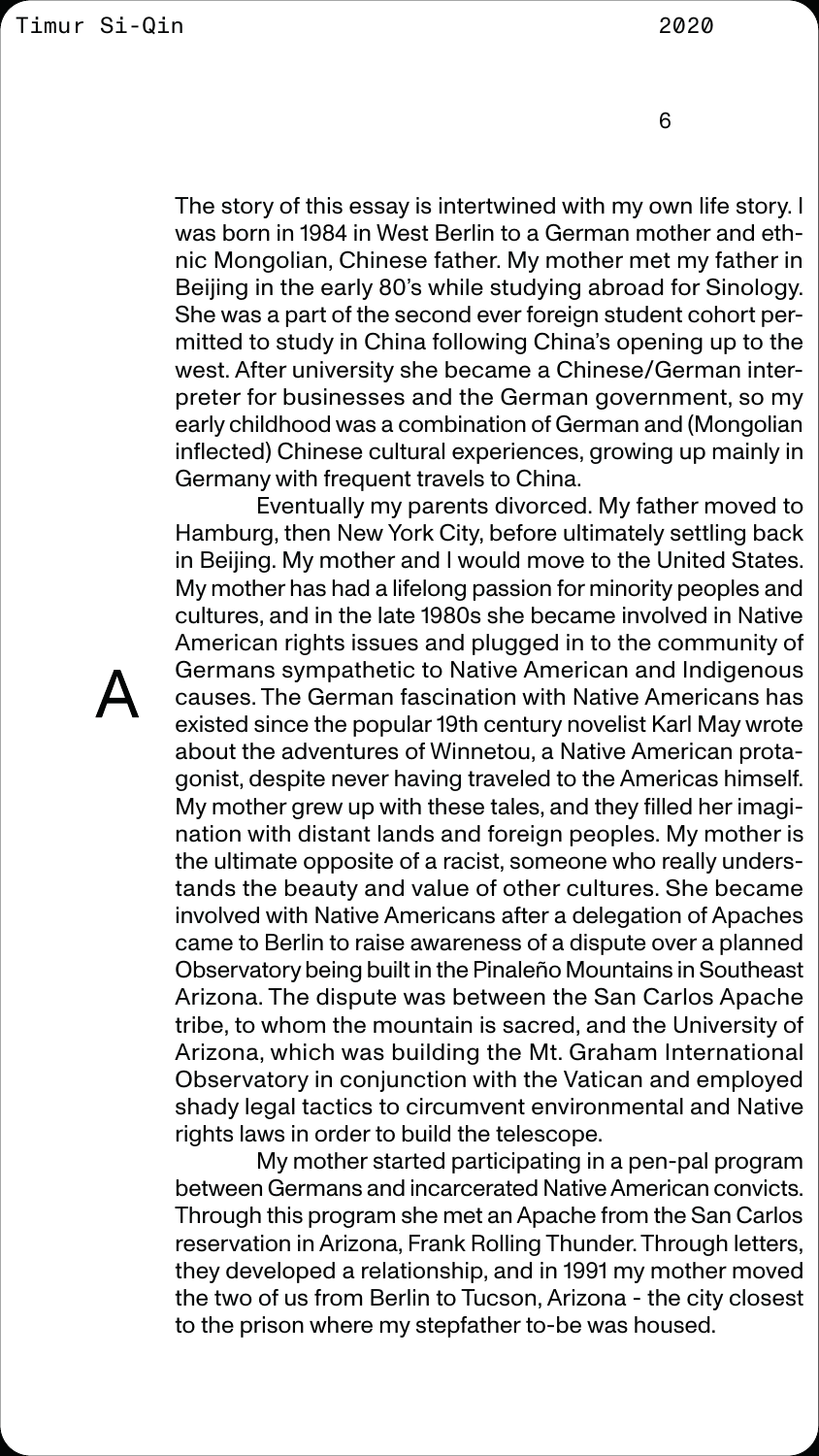We drove to the Arizona State prison every weekend, an hour's drive into the desert south of Tucson. I remember playing with giant ants in the hard baked dirt recreation area, fenced in by chain link and razor wire, the constant blare of cicadas, the smell of the awful vending machine food, and stories and encounters with guards, some mean and callous, others respectful. I played with other kids, but the friendships usually wouldn't last long due to the dynamic circumstances of their fathers' incarcerations and changes in visitation schedules. During those years we spent a lot of time in prison. My mother even married my stepfather in prison. The ceremony was held during regular visitation hours. My mother and I in plain clothes and my new stepfather in his denim bluejeans and blue button-up shirt prison uniform.

Once Frank was stabbed in the kidney by another inmate. A gang assassination attempt. The shiv was made from the aluminum gasket found in milk crates. Frank was a member of the Warrior Society, the Native American gang, which even the Department of Corrections website states was founded and functions to protect incarcerated Native Americans from other prisoners and racial targeting. Frank had been in and out of prison since he was a juvenile. It was not an uncommon life path for those growing up on the San Carlos Apache reservation, then a place of deep poverty and hopelessness. A place mostly forgotten, or never even known to exist, by the rest of American society or even the rest of Arizona. The Chiricahua Apache band were some of the last Native Peoples to resist American colonization, until Geronimo, the last warrior chief, surrendered to the United States Army in Skeleton Canyon, Arizona in 1886, and agreed to have his people moved to the San Carlos Apache reservation.

Λ

### —Native Life

In 1995, after four years of weekly drives to prison, my stepfather had served his sentence and was released. Together we moved into a new house my mother bought, and we finally began life as a new family.

The first few years went well. Frank showed us Native American life in the Southwest. We had already been attending all the pow wows in and around Tucson. Pow wows are Native American dance gatherings with different categories of dances: Traditional, Fancy Dress, Jingle Bell, etcetera. Pow wows were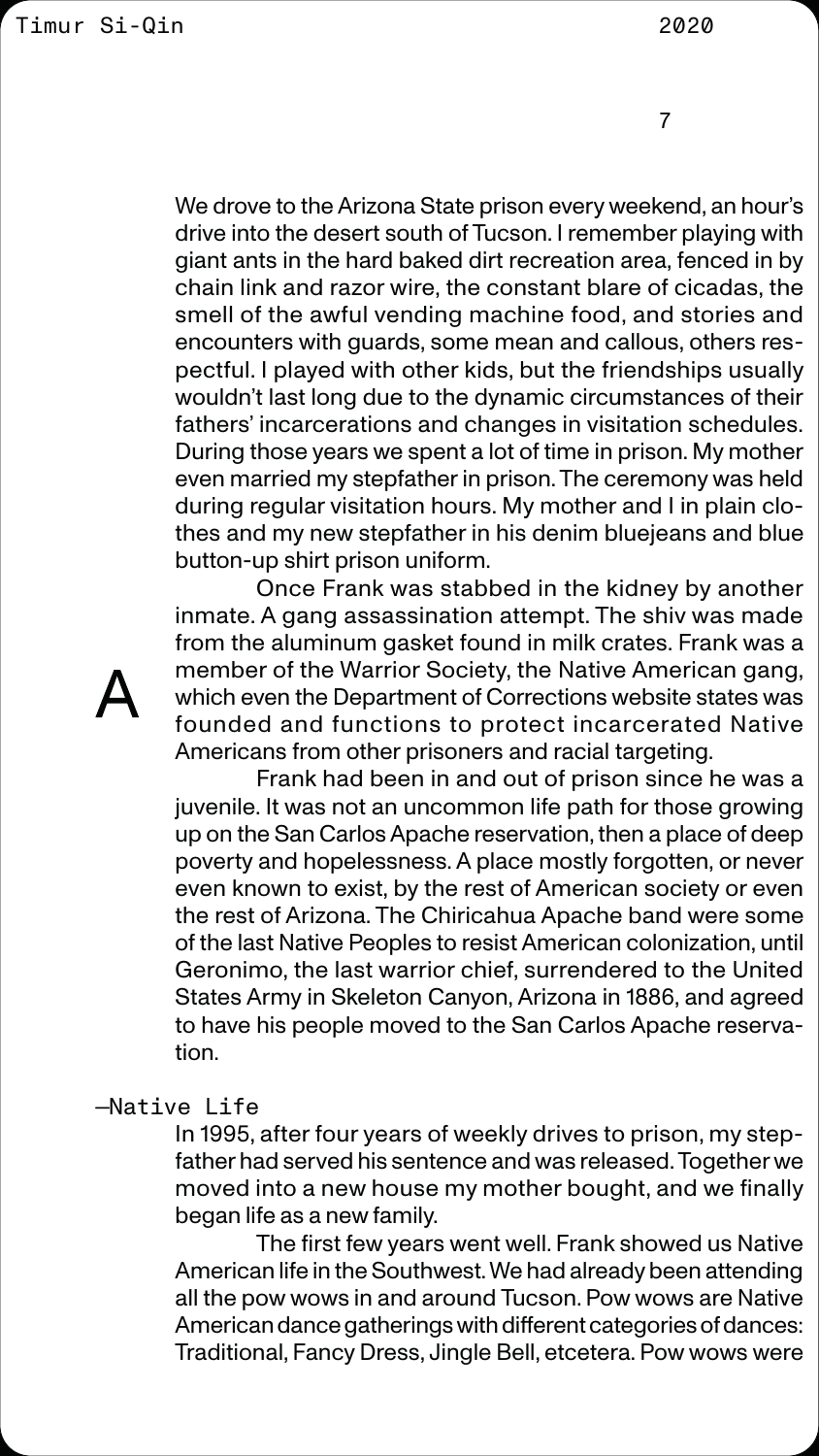where my mother made friends with other women whose husbands were also incarcerated. Once my stepfather was released, we traveled to reservations throughout the southwest and attended and participated in many ceremonies, even some that were traditionally off-limits to non-native people.

We often attended Apache Crown Dances, magical and otherworldly ceremonies where dancers wear ghost-like hoods over their faces and ornate geometric crowns reminiscent of antlers on their heads while dancing to singing and drumming. One dancer usually twirls a bull-roarer, an instrument swung on a string that makes a deep and alien whirring sound. We attended sweat lodges regularly. Sweat lodges are ceremonial saunas where glowing hot rocks are brought into a small hut and drenched with water and incense in pitch black darkness while people sing, drum and pray. The temperatures were intense, much hotter than in European saunas. The intensity of the heat was matched by the intensity of the internal hallucinatory experience. There was an element of machismo involved in bearing the heat, at least there was for Frank. Men and women usually attended sweat lodges separately. There were four rounds, and in between each round the door to the lodge was opened to let some cool air in. For a time we even had a sweat lodge in our backyard, and my stepfather hosted the ceremonies. The most powerful ceremony I witnessed was the Sun Dance. The Sun Dance was a week-long Plains Indian ritual where Sun Dancers fasted for four days without food or water, and at the climax pierced their pectoral muscles with eagle talons, inserted a rope, and were strung up into a ceremonial tree to hang until the flesh tore through, and they fell to the ground. For me these memories are permeated with the smell of sweet-grass, sage, juniper, and buckskin. Those years of perennial ceremony, Sun Dance, pow wows, sweat lodges and time spent in nature were my religious upbringing. Back in Germany we had not been religious, my mother was an academic and I had always been drawn to science. But the Native sense of spirituality imprinted on me.

Λ

### —Christians

Growing up in Arizona also meant coming into frequent contact with fundamentalist Christians. Many of the kids I went to school with were Christian, they attended youth groups and bible studies after class and on weekends. For a time in ele-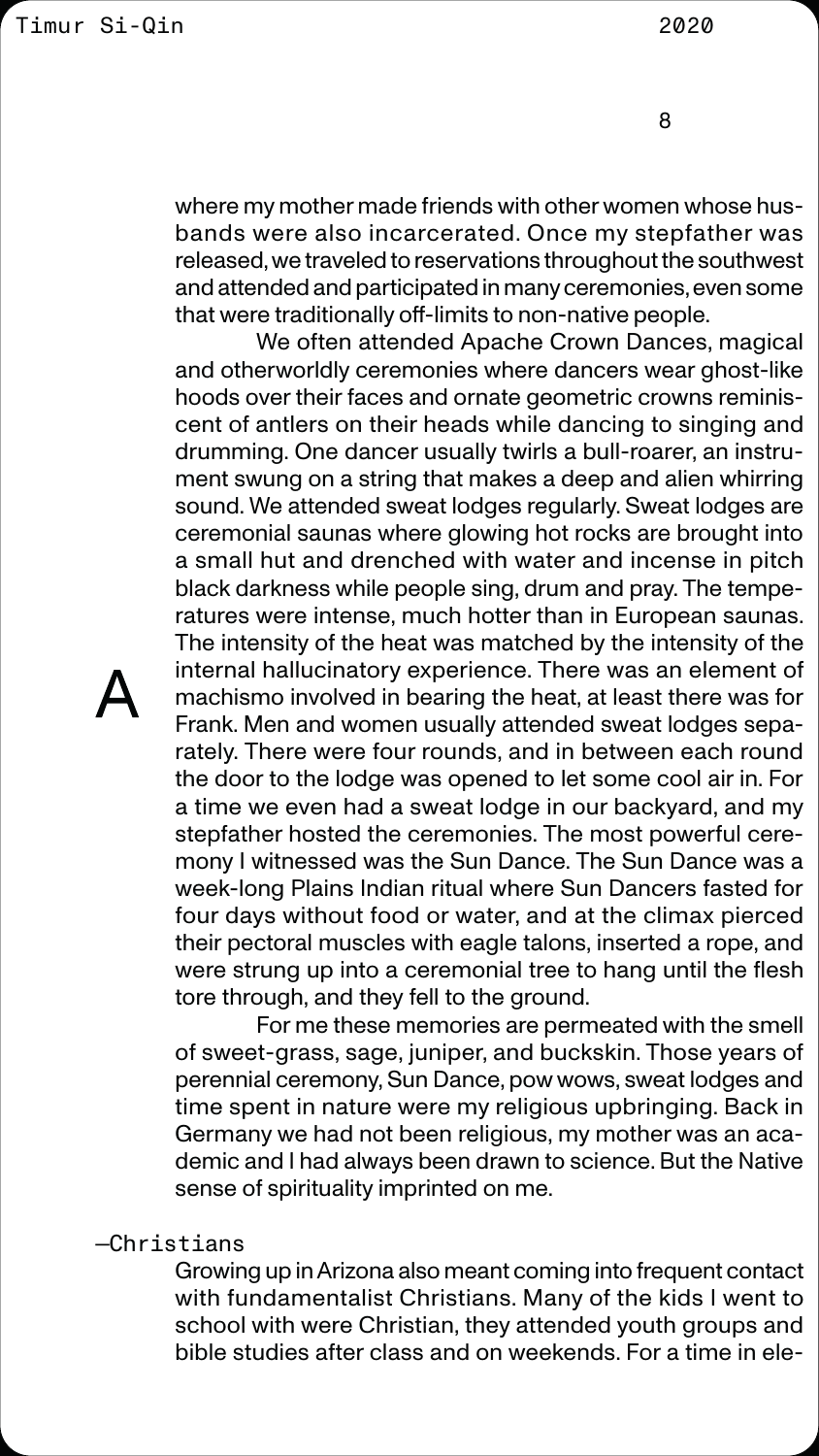mentary school, my best friend and his single Mexican mother lived in the same apartment complex as I did. They were evangelical Christians who made me pray to Jesus before every meal I had at their house. Rural conservative states in the United States are deeply religious in a way that is often hard for Europeans to fathom. After all, in Western Europe Christianity has become more of a cultural foundation than an explicitly religious or spiritual phenomenon.

In the United States and its rural areas in particular, most people identify as Christian, even if they don't go to church regularly or know what denomination their family belongs to. Christian channels fill the airwaves on local TV and radio. US-American politics are explicitly Christian. Christian lobbies are powerful influencers in Washington, especially in the Republican Party under the Trump administration. Up until very recently, it was practically impossible for a US-American politician to identify as something other than Christian. In spite of the fact that many US-Americans believe themselves to be Λ part of a secular and religiously pluralistic society, Christianity is thoroughly embedded in the seat of the United States' culture and power.

—Native Religion

By contrast, Native American religion today is a tenuous patchwork sewn together from the threads that survived the long apocalypse. The vague knowledge most westerners have about Native religions today is that they are "animistic" and "shamanistic." Native culture and religion was long feared and actively persecuted and exterminated by the white Christian culture. Proclaimed as devilry, the books, objects, and records of the Indigenous Americas were burned, ceremonies outlawed, families separated, knowledge erased, cosmologies forgotten. For centuries, it was illegal for Native Peoples to practice their culture and even speak their own language. Native Americans were not guaranteed the right to vote in every state until 1962, and the Sun Dance was illegal until 1978. Only a handful of tribes such as the Hopi, isolated to the tops of the dry mesa buttes of northern Arizona, or the Lakota and Dakota peoples of the plains whose warrior culture was never completely contained, managed to retain some semblance of their religious traditions. The pan-tribal native religion practiced today was woven together from what remains, what was hidden and kept secret, the fragments that were remembered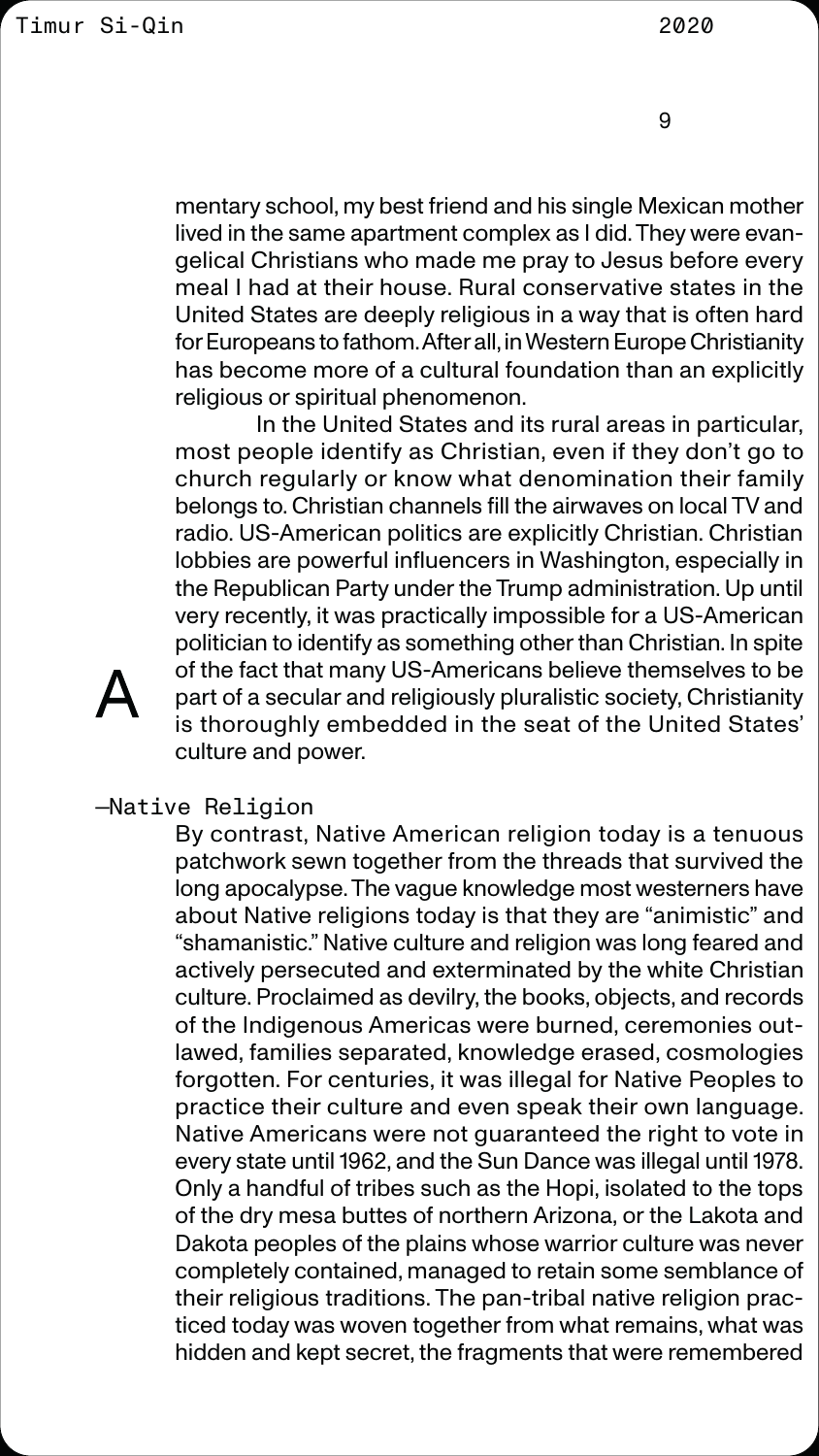and guarded, heavily inflected by the traditions of those tribes whose cultures managed to preserve the most remnants. But the basic themes of all tribal religions have always been the same everywhere. Above all, a connection and reciprocal relationship to the land, the animals, the plants and to Earth itself was most important. An attitude of humble gratitude before the ancestral biological community that gives the gift of life. Nature itself was worshipped as opposed to a transcendent anthropo-deity like Europe's Jesus Christ.

### —Relationship with Nature

The relationship to nature is likely the most fundamental difference between the values of Indigenous cultures and white European cultures. For Indigenous cultures around the world, there is an awareness of and a devotion to an ecologically interconnected reality in which the land, animals and other organisms are valued and venerated as equals and relatives. Central to many Indigenous belief systems is the idea that the people's purpose on the planet is to protect and maintain the balance of nature. From the European perspective, on the other hand, reality is seen predominantly through a lens of utility and power and the value of nature is ultimately understood in terms of its extractable use value for humans rather than for any of its innate values, such as being alive, beautiful, or contributing to a wider ecosystem. Most white Westerners are only abstractly aware of this difference in cultural values. Oftentimes they are either ignorant of and uninterested in more "primitive" value systems, or they are incapable of believing in the possibility of valuing nature more authentically or recognizing that doing so does not belong to the realm of irrational superstition, religious delusion, or "cringe." Or they don't believe that native cultures can really be all that different, since people are really all the same. These mindsets arise from ignorance, not from any genuine contact with Indigenous people. Western culture is unique in its dismissive and domineering relationship to nature. Most cultures on earth hold nature to be sacred, from the Yakut of Siberia to the Yanomami of the Amazon, from the Masaai of East Africa to the Wirangu of Australia. The Christo-European cognition that does not regard nature as sacred and oftentimes believes it to be evil is in fact a cultural minority outlier that has only become dominant on this planet through sheer dumb ruthlessness.

Λ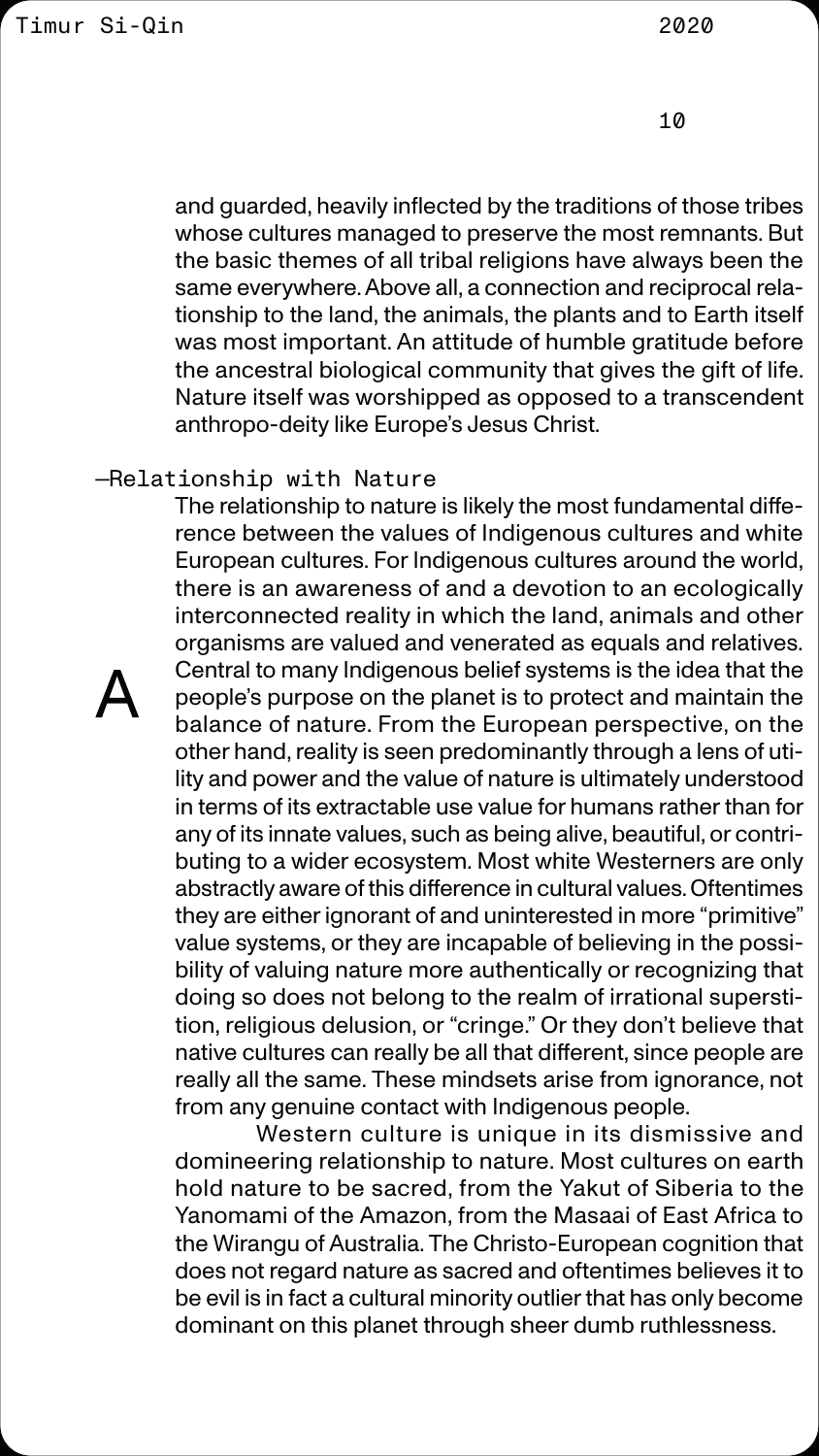For the most part, Westerners are unaware that viable alternative ways of being exist at all and that history could easily have developed along altogether different lines had Western cultural evolution taken a different turn somewhere along the way. Most don't know that this difference arose historically and contingently, and largely from the systematic ideology and historical evolution of European religion – namely Christianity.

This division between how nature is valued in Native cultures and in white European Christian cultures has perplexed my mind and stayed in my heart throughout my life. Observing a broadly Christian culture from a vantage point embedded both in Native and in ethnic Asian culture, I witnessed the dominant white culture's violence, its ugliness, its hypocrisy, its sense of entitlement, its gaslighting, its weaponized ignorance, its lack of interest in or empathy for other cultures, and its broad disregard for the natural world. Today, as climate change is upon us, these cultural differences are more pronounced and consequential than ever before.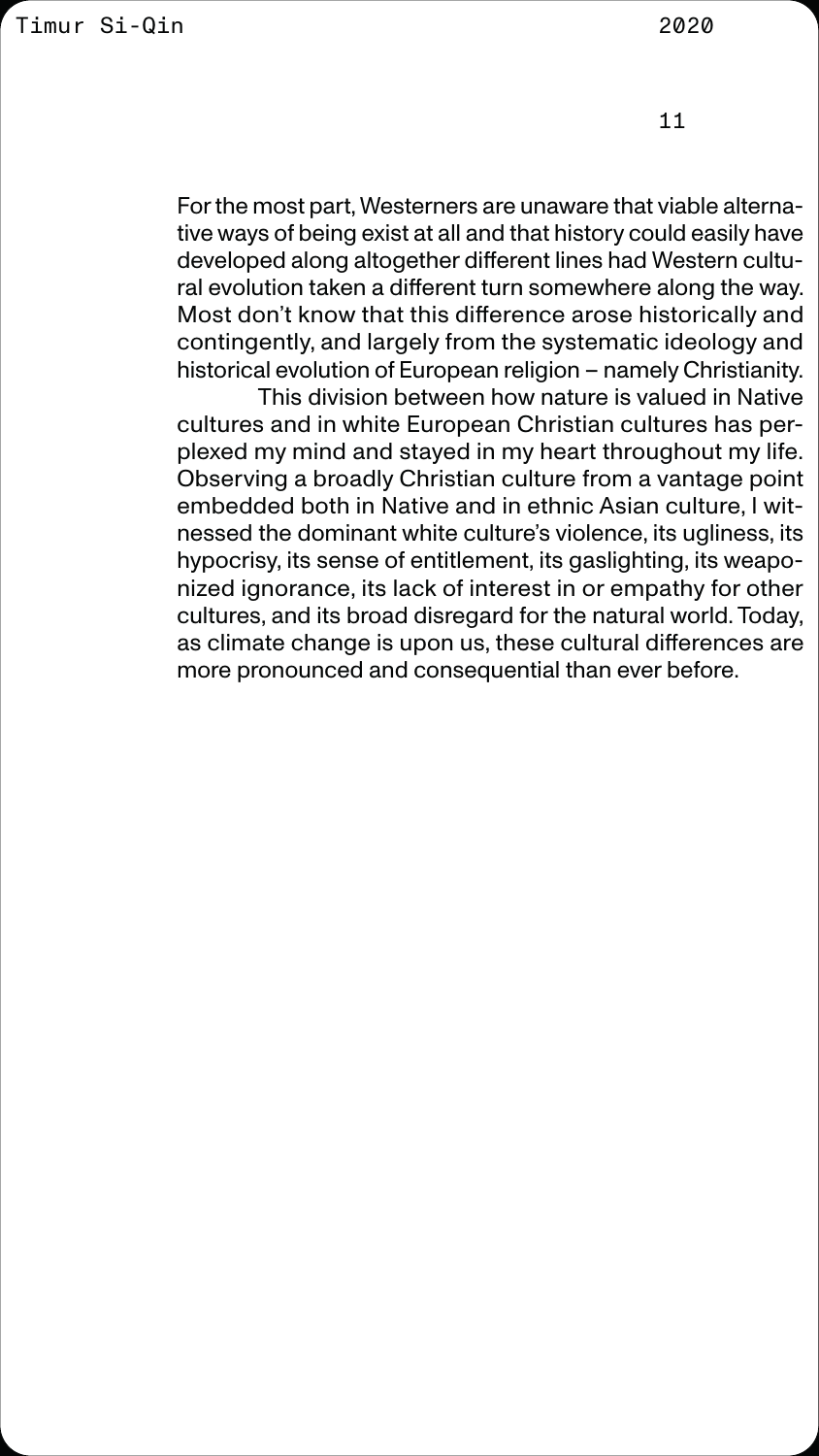### Why Christianity

### is<br>19 relevant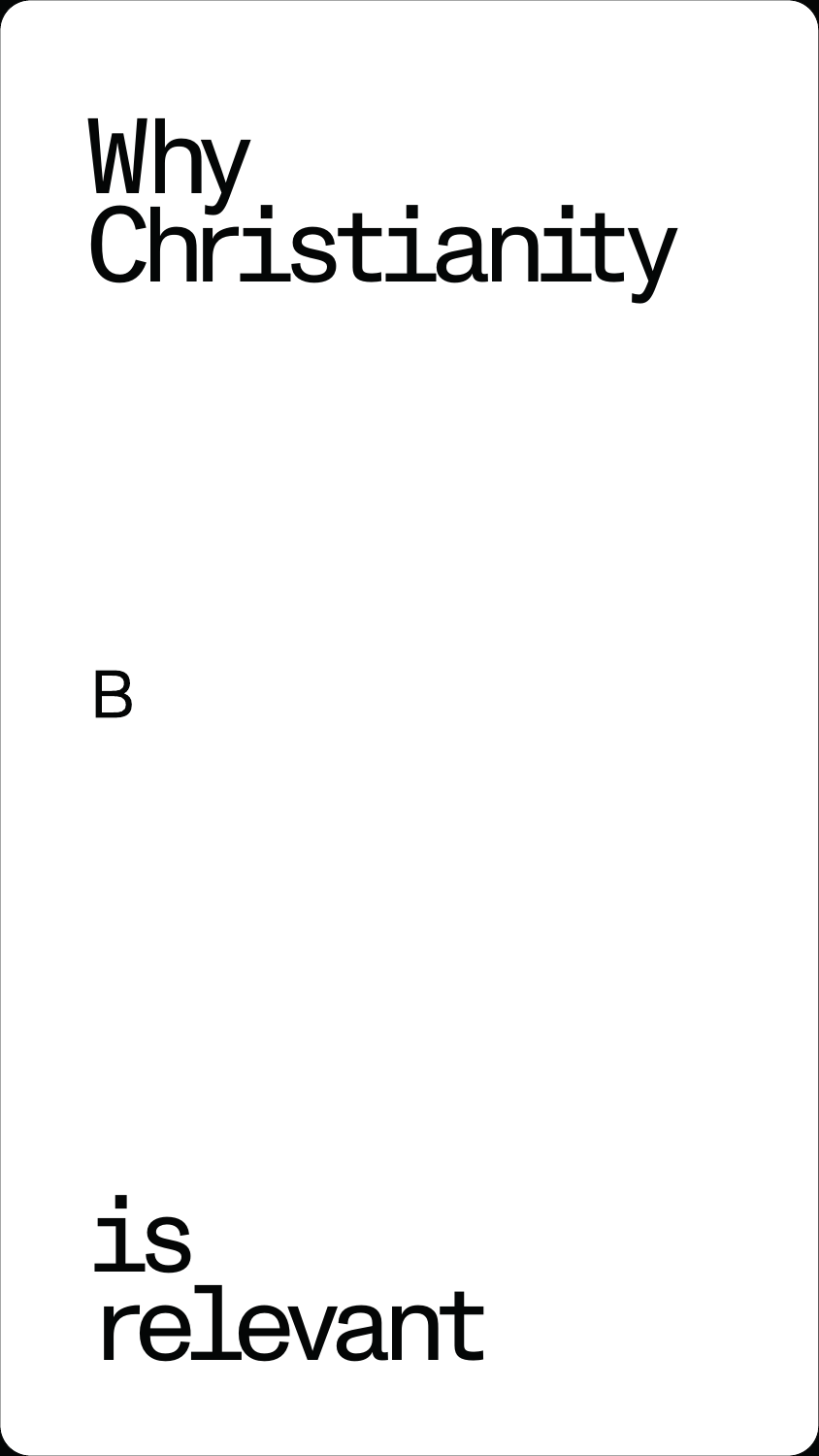Today Christianity is often overlooked as a relevant contemporary cultural issue and seen more as a force of the historical past. People are often only dimly aware of how much of their culture was shaped by the history of religion and spirituality, and consequently of how widely it continues to shape culture and cognition in the present day. Westerners are so enmeshed in their own culture that they often struggle to detect Christianity's influence and fail to recognize its far-reaching effects.

In the United States in particular Christianity remains an explicitly powerful ideological force. First, in a direct political sense, as right-wing Christian nationalist forces have become increasingly powerful in recent decades and form the core constituency of Donald Trump. But also in the less explicit, yet culturally deeper sense of having set up the core assumptions, values and frames of reference through which Westerners both on the right and the left interpret reality. This combination of the explicitly political dimension with the implicitly cultural dimension of white Christian Western culture lies at the root of today's ecological emergency. At the political level, the Christian right wing is the biggest hurdle to science-based government policy today. We see this clearly now in the right's response to the coronavirus. Many believe it is a political hoax and have defied the recommendations of experts and scientists. Even more dangerously, this response mirrors the right wing's divorced-from-reality attitude to climate change, which they also believe to be a hoax, or at least disputed science. In light of Donald Trump's withdrawal from the Paris climate accord, the American evangelical ideology remains the biggest hurdle to action on climate change for the entire planet, which arguably makes it the most dangerous ideological force in the world today. At the cultural level, Christianity has largely determined the ontological framework and values through which Westerners see the world. Largely created from and propagated through biblical metaphors, this framework has historically defined European values and relationships to the environment, which now dictate the human relationship to the whole planet through global hegemony. Therefore, to fully diagnose the problem of climate change, one must analyze not just at the political and technological level, but also at the cultural and spiritual level. White European culture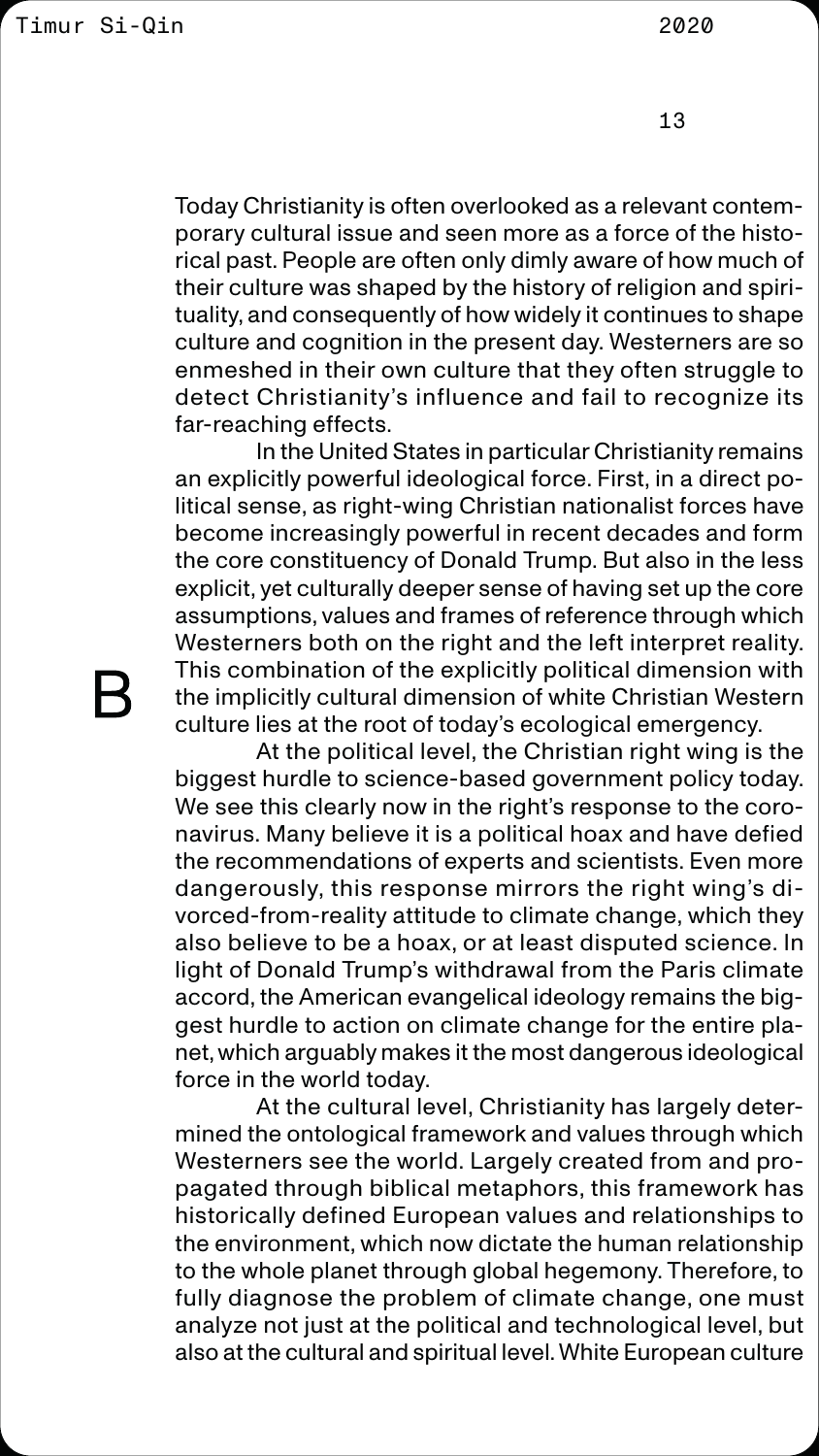In 2020, the Republican Party in the United States has become nearly synonymous with evangelical Christianity. The Republican Party, like the Democratic Party and all US-American institutions, has of course always been implicitly, culturally Christian. But in the 1980s, Ronald Reagan drew the evangelical voting block into politics explicitly. Since then, Republicans have become progressively more fundamentalist and anti-science. Their politics have evolved into a full-blown religious nationalism, or even Christian fascism. Today evangelicals form Donald Trump's main voting block. The leaders of these forces are actively and openly engaged in a campaign to erode the democratic institutions of the United States. Through networks of bible studies, prayer groups, fellowships, think tanks and other institutions, evangelicals exercise influence and regulate Republican politicians in the state and national government. Many cabinet members and white house staff of this administration and their hangers-on including Mike Pence, Betsy De Voss, Erik Prince, Mike Pompeo, Jay Sekulow, Scott Pruitt, Nicky Haley, Ben Carson, and Jeanine Piro are self-proclaimed evangelical Christians and are tightly connected through right-wing Christian think tanks and organizations. They are guided by the the evangelical theology known as dominionism, which is a group of Christian political ideologies that seek to institute a nation governed by Christians based on their understandings of biblical law.

is for the most part unaware that the role and legacy of Christianity has anything to do with today's ecological crisis, believing it to be simply the consequence of modernity, industrialization, and capitalism. This mindset fails to recognize how Judeo-Christian cultural and ontological values shape the fundamental character of capitalist systems as well as the specific ideology, policies, values, and driving energy of the Western right wing.

### Politics : Right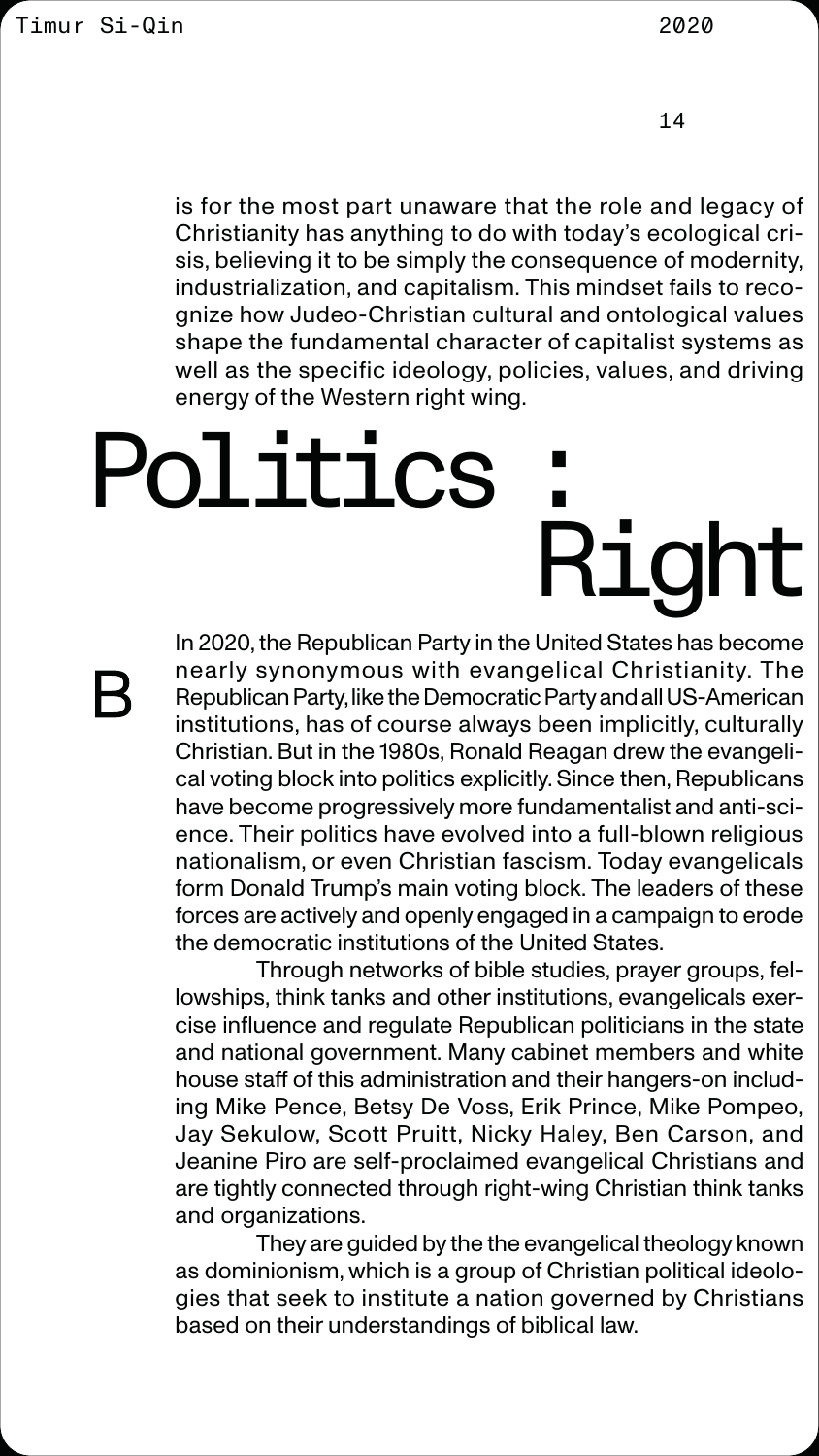The takeover of the government is part of the evangelical strategy called The Seven Mountains of Influence, which seeks to influence the power of nations by bringing seven categories of society under the dominion of Christ:

1 Family 2 Religion Spirituality 3 Business Economy Finance 4 Politics Government 5 Education 6 Media Communication 7 Arts Entertainment Celebration Sports

—Anti-Market



The politics these evangelical groups espouse are explicitly anti-environmental to an irrational, anti-market degree. They actively aim to scrub all environmental laws from the books and are prepared to accept the loss of the commons, the subsidizing of uncompetitive, dirty energy, and the selling off and developing of the last bits of wildernesses left in order to do so, even at the cost of a thriving tourism industry. Ultimately, what motivates evangelicals is not money. In 2020, we should come to realize that the right wing in the United States is not primarily interested in profits and the economy as it has been branded to be. Instead, its members should be seen as what they have always openly stated themselves to be: first and foremost, Christians – and an increasingly dangerous and fundamentalist form, at that. At this point, even an ideology of greedy, libertarian self-interest would recognize the danger that further ecological destruction poses to the bottom line, for the poor as well as the rich. Large portions of the business world have already recognized this. A recent example is the voluntary pact between automakers and the state of California to impose emissions standards more stringent than the newly relaxed standards set by the Trump administration. Automakers proposed cutting future emissions standards beyond those required by the Trump administration, recognizing that climate change will also affect their businesses negatively and that the technology to cut emissions is feasible. In response, the Trump administration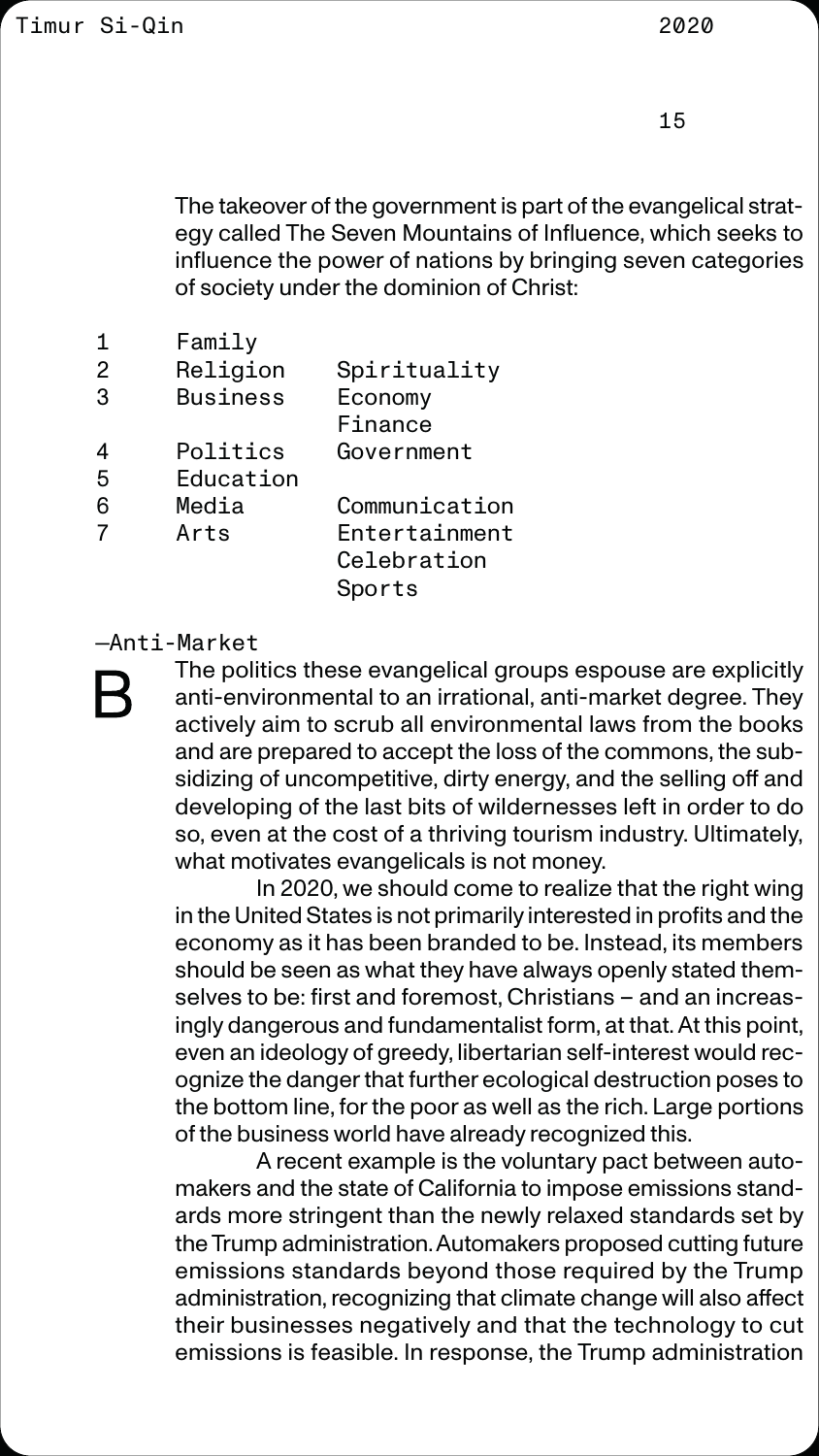has irrationally vowed to block the deal and taken it to the courts. But why would the conservatives not let automakers voluntarily lower their emissions if, according to the automakers themselves, it is in their own best interest?

Meanwhile, environmental regulations are rolled back, protected lands are opened to mineral and gas exploration, Indigenous people's lands continue to be stolen and desecrated, and the United States has withdrawn from the Paris Agreement. Even when the dropping costs and greater employment opportunities presented by renewable energy cast the economic benefits into question. It is as if Christian culture in the United States is actively inciting the needless destruction of the environment.

### —Biblical Literalism

While most of the right wing doesn't believe in climate change as a man-made phenomenon, by now they do largely believe that the climate is changing. According to a 2019 CBS poll, only 9% of US-Americans did not believe the climate was changing. Most on the right believe that the climate is changing, but don't believe that human emissions are the cause and therefore don't support a greening of politics. Strongly under girding the lack of concern about the environment among the US-American right is the deep influence of the biblical-literalist Christian ideology that actually looks forward to and welcomes, or sees as inevitable, the destruction of the world. In this ideology, the destruction of the earth is a sign of the end of times and the imminent return of Jesus, as many Christians believe is prophesized in the Book of Revelation, a text written in the year 95 A.D. that offered fledgling Christians a fictional victory over wider Roman society through an apocalyptic narrative. Right-wing US-American Christians focus on this book of the bible in particular. It represents the fulfillment of a genocidal sense of entitlement in which all non-believers will be cast into eternal torture in hell, and only the most "faithful" believers (estimated at 144,000 people) will be vindicated and ascend to heaven. These beliefs extend beyond the fundamentalist Christians in the United States to fundamentalist Christian forces throughout the world, like in Eastern Europe and Russia, which US-American evangelicals immediately began missionizing after the fall of the Soviet Union. Or Latin America, where evangelicals are still engaged in the harass-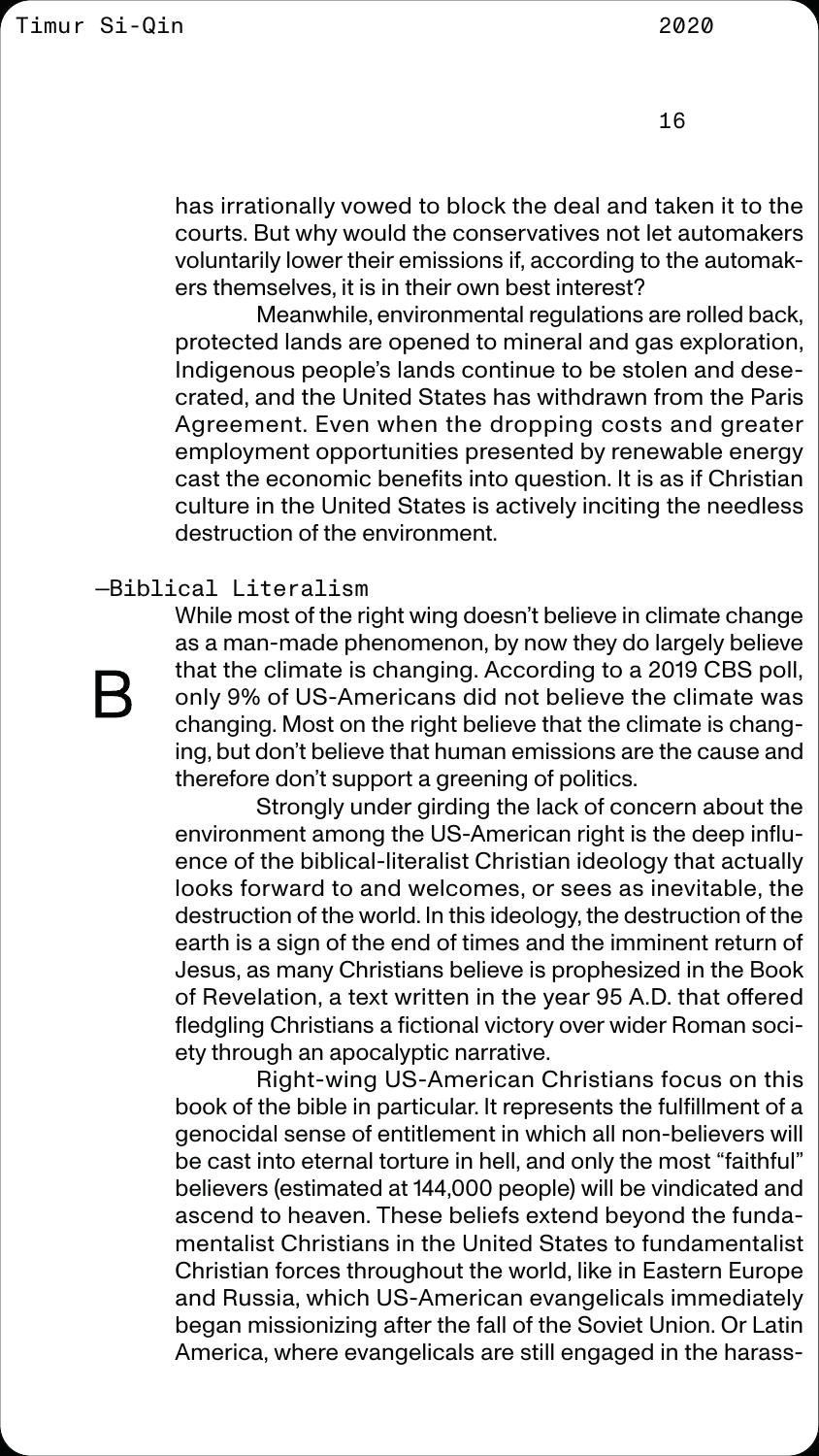ment and colonization of Indigenous people and continue to proselytize among them to this day.

The New Tribes Mission, which rebranded to "Ethnos360" after a series of pedophilia court cases, is the largest evangelical Christian missionary organization. Ethnos360 is guided by a prophecy that states Jesus will return only after the last of the 2000 tribes of the Amazon have been converted to Christianity. In 2020, during the height of the coronavirus pandemic, Ethnos360 received special permission from Jair Bolsanaro to seek out some of the last uncontacted tribes in Brazil by helicopter in order to intentionally spread the virus and then force conversion in return for medical help. Bolsanaro even put the former head of Ethnos360, Ricardo Lopes Dias, in charge of FUNAI, the government agency tasked to protect Brazil's Indigenous Peoples.

Many US-Americans are subsumed by their own Christian conspiracy fantasy-reality, believing Trump to have been chosen by God to battle the Antichrist-deep state. This is the basic narrative of the popular conspiracy phenomenon of Q-Anon, which has twisted itself into an impressive ideological pretzel wherein the government is the great evil planning the subjugation and forced microchipping of US-Americans in FEMA camps, while at the same time the president, the executive branch and the military, (ordinarily the parts of the government that could enact tyranny), are somehow protecting the people from the government or the "deep state" itself. What is often left out of analyses and discussions of Q-Anon is its embeddedness within a Christian meta-narrative in which this is all just part of a greater biblical battle between God and Satan. According to Q-Anon followers, Trump, the 45th president, has been chosen by god to fill the role of a modern King Cyrus. Cyrus was the first emperor of Persia and is celebrated in the Bible chapter Isaiah 45 for having set free a population of Israelites. One wonders why Christians rally under the ostentatious greed and immorality of Trump, but it is precisely because of his 'unchristian' characteristics and strongman behavior that Trump fits the role of King Cyrus in their eyes.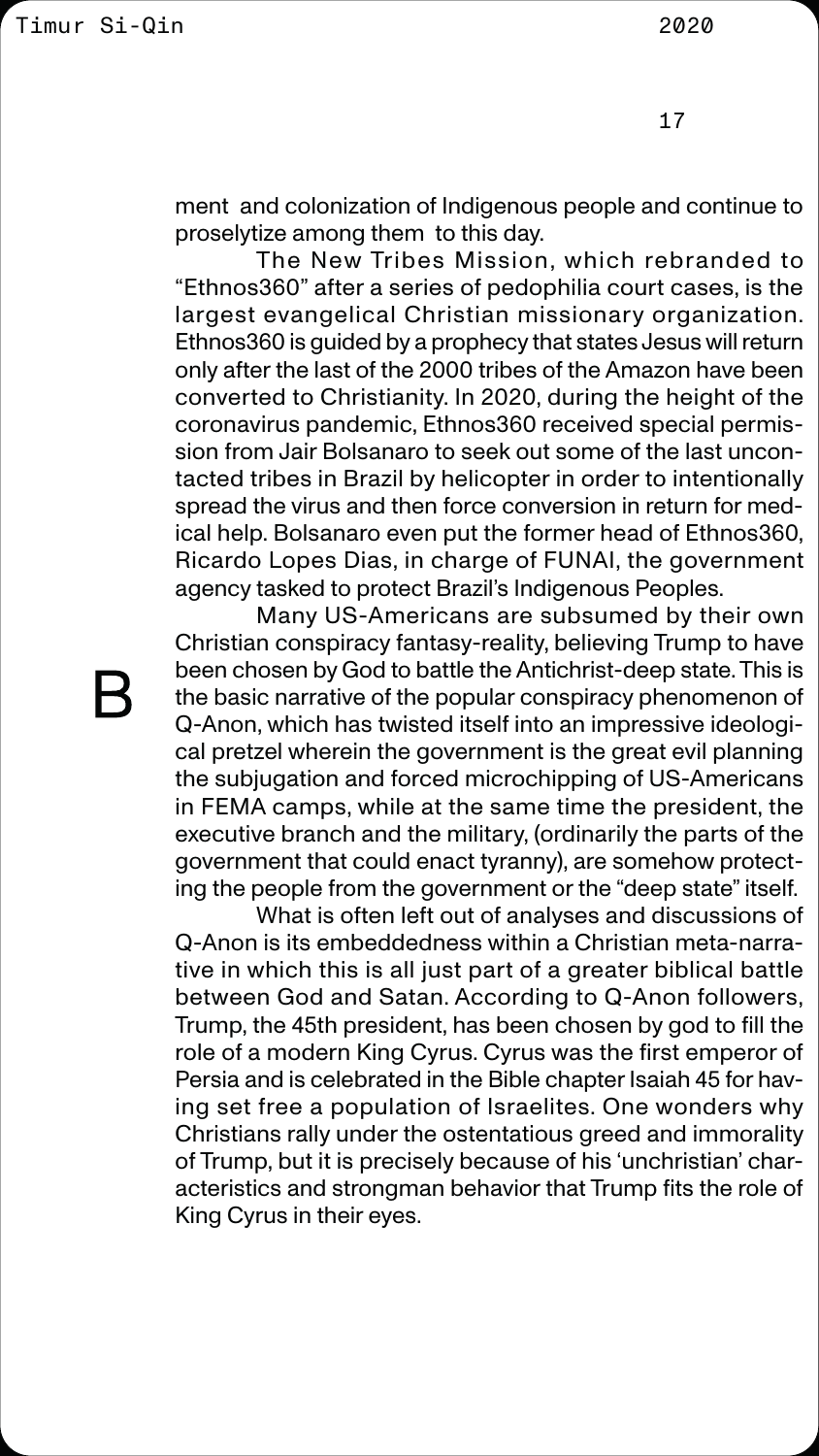18

—Imperceptibility

The power grab by evangelical Christianity has, however, flown largely under the radar of cultural theorists and critics from the left. Christianity remains the left's biggest political blind spot today, and with dangerous consequences. One could even argue that the culture wars, as well as the political struggles of recent decades, were actually religious wars that the left, coded from within by the same religious platform, failed to recognize as such.

Mounting a sustained critique of Christianity from the left has proved difficult for several reasons. First, Christianity is not often discussed, simply because the white left is so thoroughly embedded within historically Christian culture itself. Extreme and fundamentalist versions of their own culture are camouflaged against the background of general Western culture, making them familiar enough and too boring to warrant closer examination. At the cultural level, Christianity for white people, even secular white people, is so foundational to their way of understanding the world that they are largely unable to perceive its influence at all, let alone how it has structured their basic assumptions about reality. As Terrence Mckenna wrote, "Like fish in water, people in a culture swim in the virtually invisible medium of culturally sanctioned yet artificial states of mind." Secondly, the left has largely abdicated any assertion of objective truths or meta-narratives. In the late 20th century they have arrived at a position that treats all claims to truth, like science and religion, as coequal with claims to an entirely constructed and subjective truth. For those on the left, truth is often understood to boil down only to power. Therefore, the imposition of truth as a product of power must be resisted in principle to some degree. However, without a philosophical ground to stand on where one can claim one idea is true whereas another is not, it becomes nearly impossible to effectively counter the claims of a religion and support the claims of science.

### Politics : Left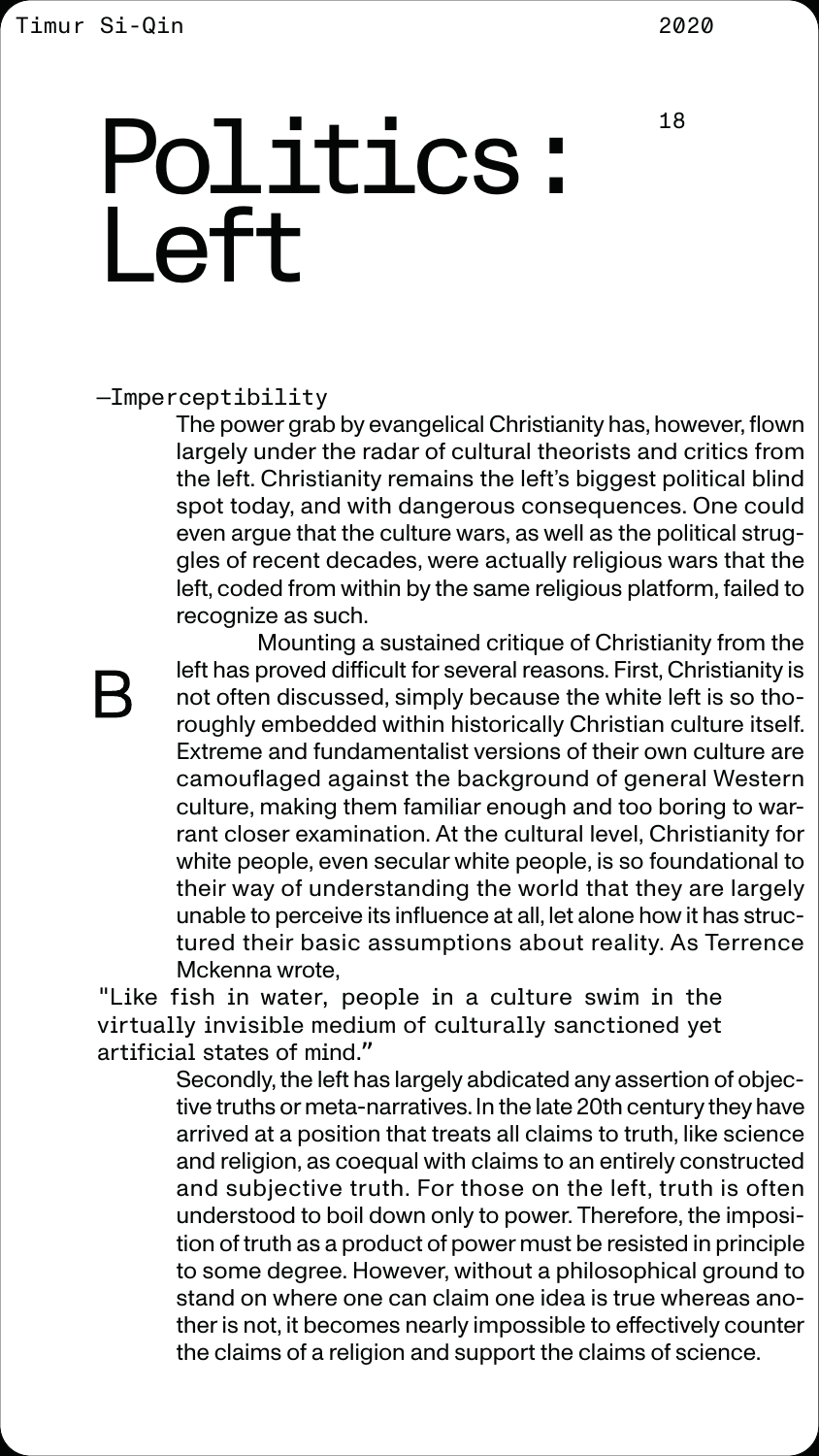Finally, many left-leaning Christians and progressive Christian organizations exist in the United States, confusing the target of criticism. Left-wing Christian organizations, which now include the papacy under Pope Francis, believe that central to the narrative of Jesus is the plight of the poor, and see it as their Christian duty to help them. This progressive Christianity is the very foundation of the Western left and makes it excedingly difficult for Westerners to recognize concepts of goodness and fairness in configurations not rooted in any version of Christianity. Christianity has branded itself so deeply with the concept of the good that Westerners are hard put to conceive of goodness outside of the bounds of Christianity's basic moral structures. Most are only aware of the vindictive and self-affirming conservative version of the bible on the right, or the class-aware, humanitarian, progressive version on the left.

—Left and Right is Biblical

The very structure of western politics as divided between left and right political orientations can itself be understood as an expression of two different readings of the bible. Left-wing narratives are a retelling of the Jesus who cares for the poor, like the Sermon on the Mount or Mathew 25. Meanwhile, right-wing narratives focus on the vindictive and self-righteous Books of Paul, Revelation or the Old Testament. The sacred narrative of the right is that of lordship and hierarchical servitude, while class empathy is the sacred narrative of the western left.

Both narratives are expressions of European farmer cultures. The agrarian condition primes humans to see the world in terms of class and hierarchy. Class divisions within cultures arise through the power ratchet dynamics of agricultural societies. The division of labor and the accrual of property made possible by the sedentary lifestyle of farming creates class and power divisions, whereas hunter-gatherer cultures are largely more egalitarian. In many hunter-gatherer cultures, divisions in social status are regulated by jokes at the expense of anyone seeking too much power. Class divisions are not universal features of human societies. As anthropologist John Gowdy remarks:

"Assumptions about human behavior that members of market societies believe to be universal, that humans are naturally competitive and acquisitive, and that social stratification is natural, do not apply to many hunter-gatherer peoples."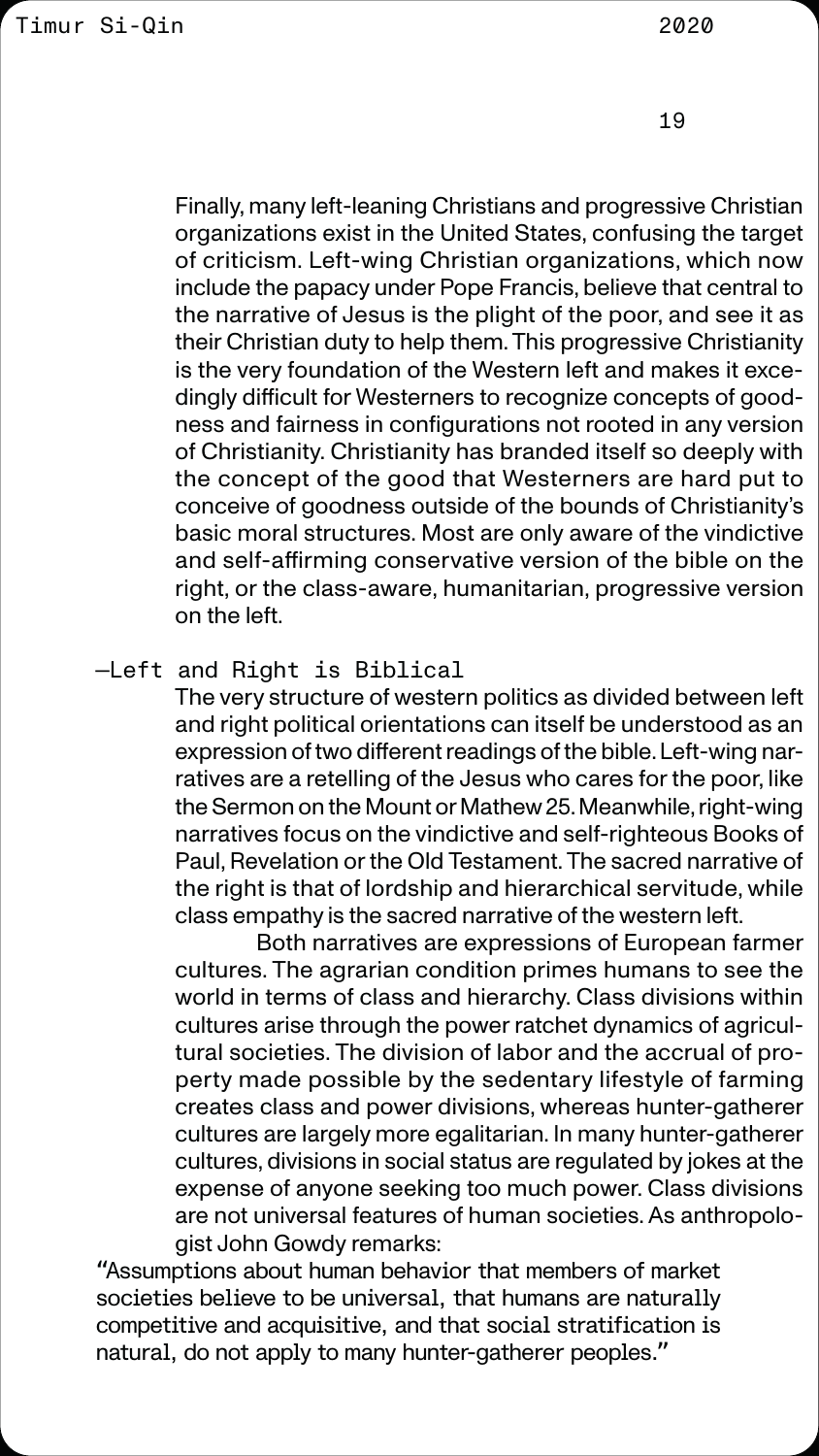It should then come as no surprise that the egalitarian class narrative of Christianity often failed to resonate with Indigenous Americans early on, and only made sense once their hunter-gatherer lifestyles were suppressed and made impossible by environmental degradation. Having been forced to exit a naturally egalitarian and classless way of being, they suddenly found themselves new members of the lowest rung of the Western class system. For centuries, missionaries have come to Indigenous Peoples of the world with their humanitarian compassion for the poor, but they themselves often imported the very conditions of poverty and class oppression necessary for these narratives to take hold. Even during the Native American civil rights struggles of the 1970s, members of the American Indian Movement expressed ambivalence towards Marxist and communist outreach, as it was once again espousing the white man's version of reality. To be clear, I am not arguing that class consciousness and labor struggles are not vitally important in today's political landscape. Nor am I advocating for a de-universalization of compassion, goodness, and fairness. Quite the opposite: I point out that the very existence of classes and social stratification are historical contingencies, and that alternative social landscapes are possible and do exist, in order to break compassion, fairness, and goodness out of their status as Western inventions.

### —Christocapitalism

Today the Western left most often blames cultural dysfunction on market capitalism and neoliberalism, power imbalances, and inequalities. Embedded within European culture, the left is often unaware that the dynamics of global power today are uniquely European in origin and that they predate capitalism, having been spread and codified largely through Christianity. European Christian culture is historically uniquely greedy and exploitative, and today's global economic systems simply represent the continuity of the Christo-European project. By shifting the focus onto the economy, industry, technology, and "the system," Westerners have managed to avoid blame for and examination of their deepest cultural and spiritual beliefs. This should not be unexpected. After all, who among us finds it comfortable to criticize the beliefs and traditions of their parents, grandparents, and ancestors? Even for secular Europeans and US-Americans, Christianity represents the morals and ambitions of their parents and grandparents at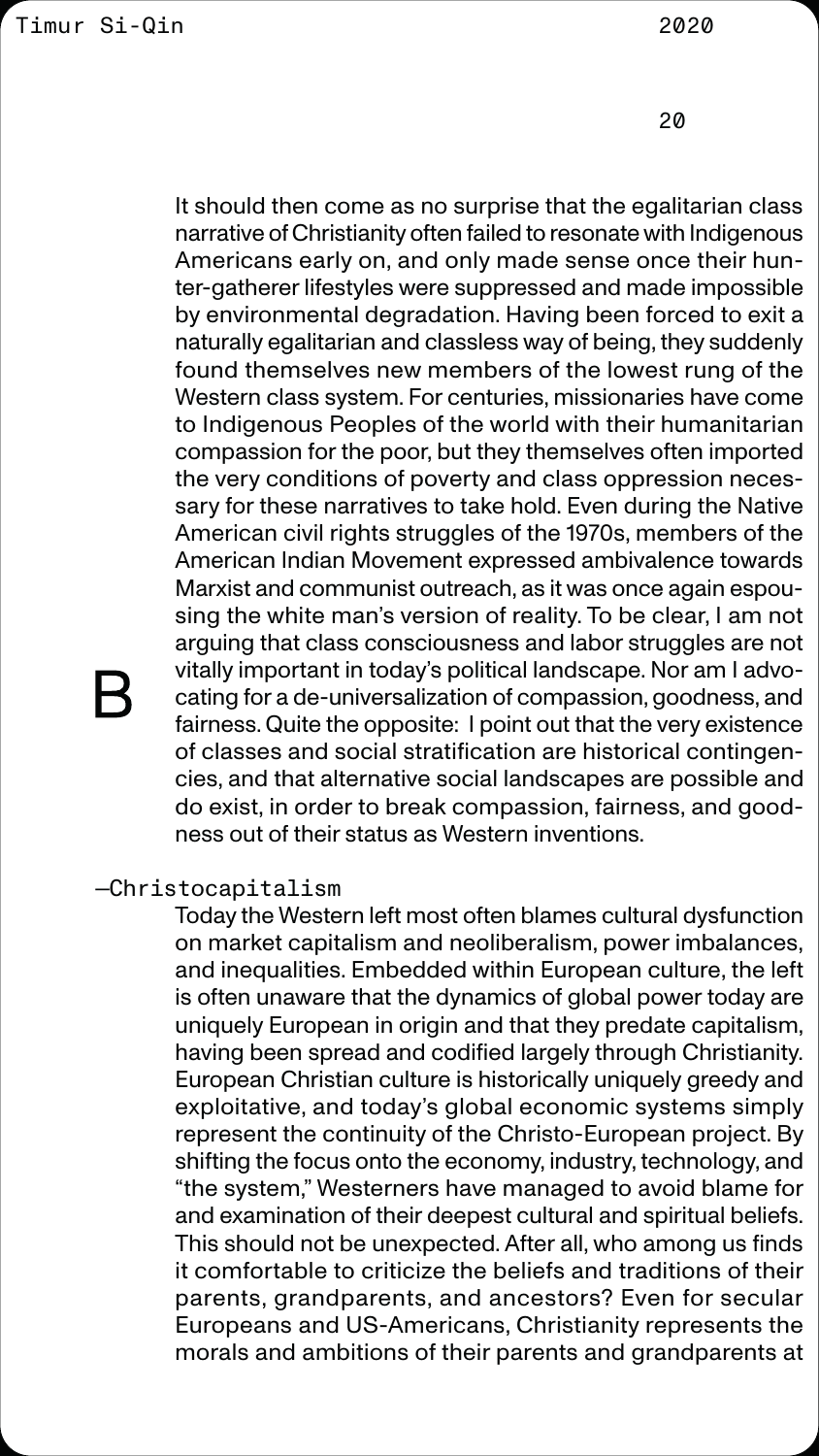A sensitive diagnosis requires us to turn our attention back to the fundamental relationship Westerners have, or rather do not have, with the natural world. As Indigenous scholar Frederick Martin puts it,

"Europeans are the only people on the face of the earth who hate nature enough to advocate its total destruction. Native Americans don't do that."

> In classical Western cognition, nature is regarded as a limitless set of objects to be used for our own benefit in perpetuity. The anthropologist Wade Davis writes that

"as a Canadian, [he was] brought up to think of a mountain as a pile of rocks, whereas to an Indigineous person, a mountain is a sacred deity."

These two acculturations produce vastly different results.

least, and so is implicitly associated with the good and familial along with the genuinely religious and spiritual.

There is also an aesthetic dimension to religion: ornamentation, architecture, music, iconography, etcetera. These exert their own positive associative powers. A powerful aesthetic experience is similar to, if not the same thing as, a spiritual experience. Both involve a reduction of the chatter that persists in the default-mode-network of the brain.

Capitalism, the nebulously defined, all encompassing, impersonal reification of an economic system, has thus become an abstracted scapegoat for any and all ills of modern society. This is not to say that the current world economic system is not brutally unfair, criminally exploitative, and unsustainably extractive, but rather to point out that it is also the continuation of the global agri-colonial mindset created and spread by Christian European cultural values and beliefs, and forced onto the rest of the planet. When Europeans lay all the blame on «techno-capitalism,» they are in effect blaming their tools for the problems of their culture, which enables them to avoid examining their own deep cultural heritage in which lie the true roots of today's environmental discord.

# Relationship<br>to Nature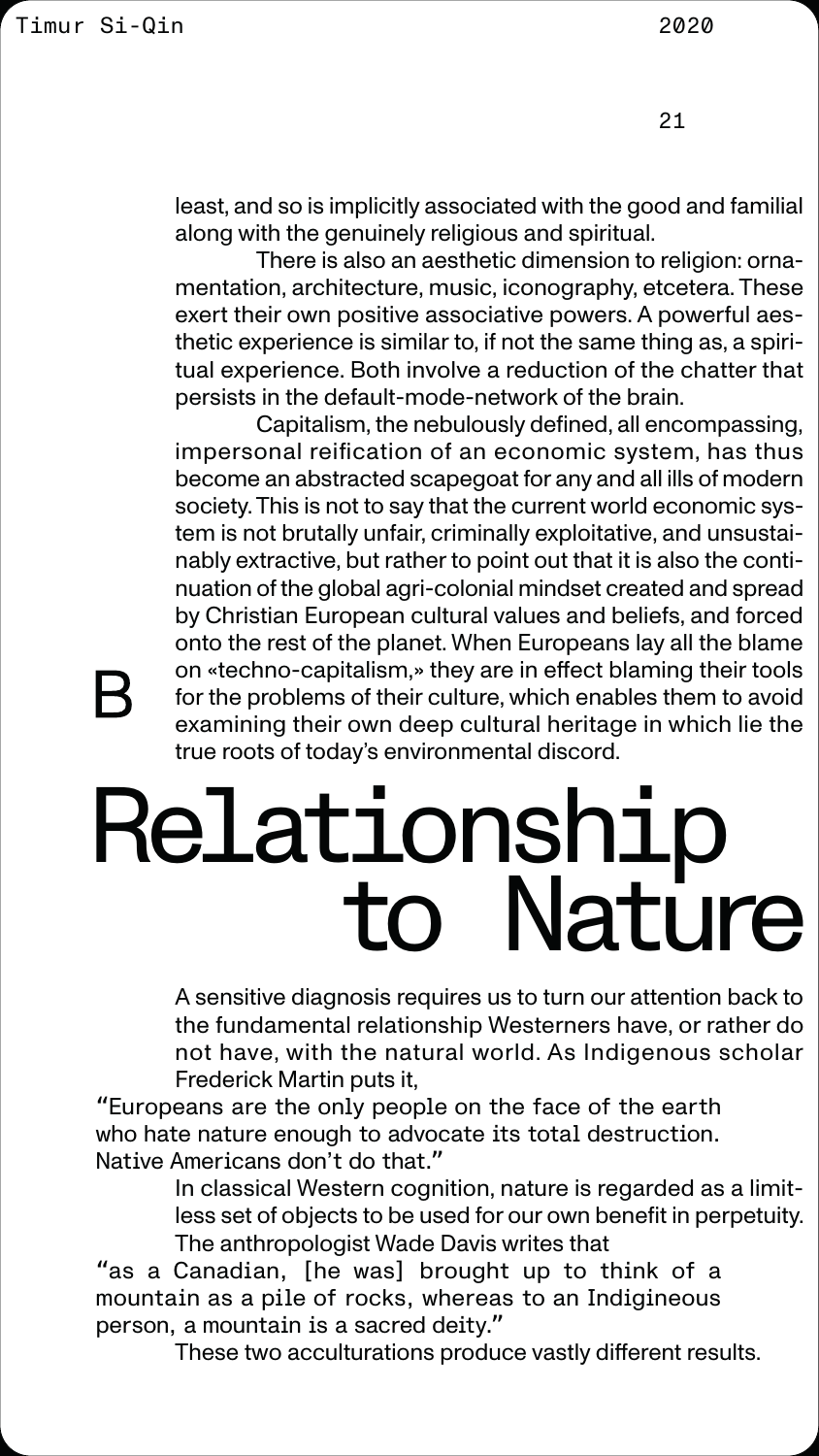Westerners have awoken to their own moderate scale of environmentalism only in the last few decades, and this trend must accelerate in order for us to have any hope of facing the challenges of climate change and biodiversity collapse. Although Indigenous Peoples make up only 5% of the global population, they manage more than one quarter of all land on the planet while protecting about 80% of global biodiversity. Western science is just catching up to some of the knowledge of Indigenous people when it comes to the complexity of ecological dynamics or the benefits of psychedelic medicine.

The Western dismissal of nature runs deep. Core European cultural metaphors depict nature as an enemy to be overcome, a machine to be manipulated, and as property given to man by God to be held in dominion. The narratives of Western culture in movies, in books, and in art are almost always set on the stage of the human, with nature playing only supporting, minor or adversarial roles, if it is present at all.

—Marx and Engels and Nature

Many of the Western world's intellectual giants were and are products of this Western mode of cognition. Freud argued that the progress of civilization required

"taking up the attack on nature, thus forcing it to obey human will, under the guidance of science".

> Even Marx and Engels were products of a Christo-European cognition that understood nature as something to be conquered and gotten under control, and thought of Indigenous religious beliefs about nature as "childlike."

Marx wrote about indigenous socities as «founded either on the immature development of man individually, who has not yet severed the umbilical cord that unites him with his fellowmen in a primitive tribal community, or upon direct relations of subjection. They can arise and exist only when the development of the productive power of labour has not risen beyond a low stage, and when, therefore, the social relations within the sphere of material life, between man and man, and between man and Nature, are correspondingly narrow… This narrowness is reflected in the ancient worship of Nature, and in the other elements of the popular religions. The religious reflex of the real world can, in any case, only then finally vanish, when the practical relations of every-day life offer to man none but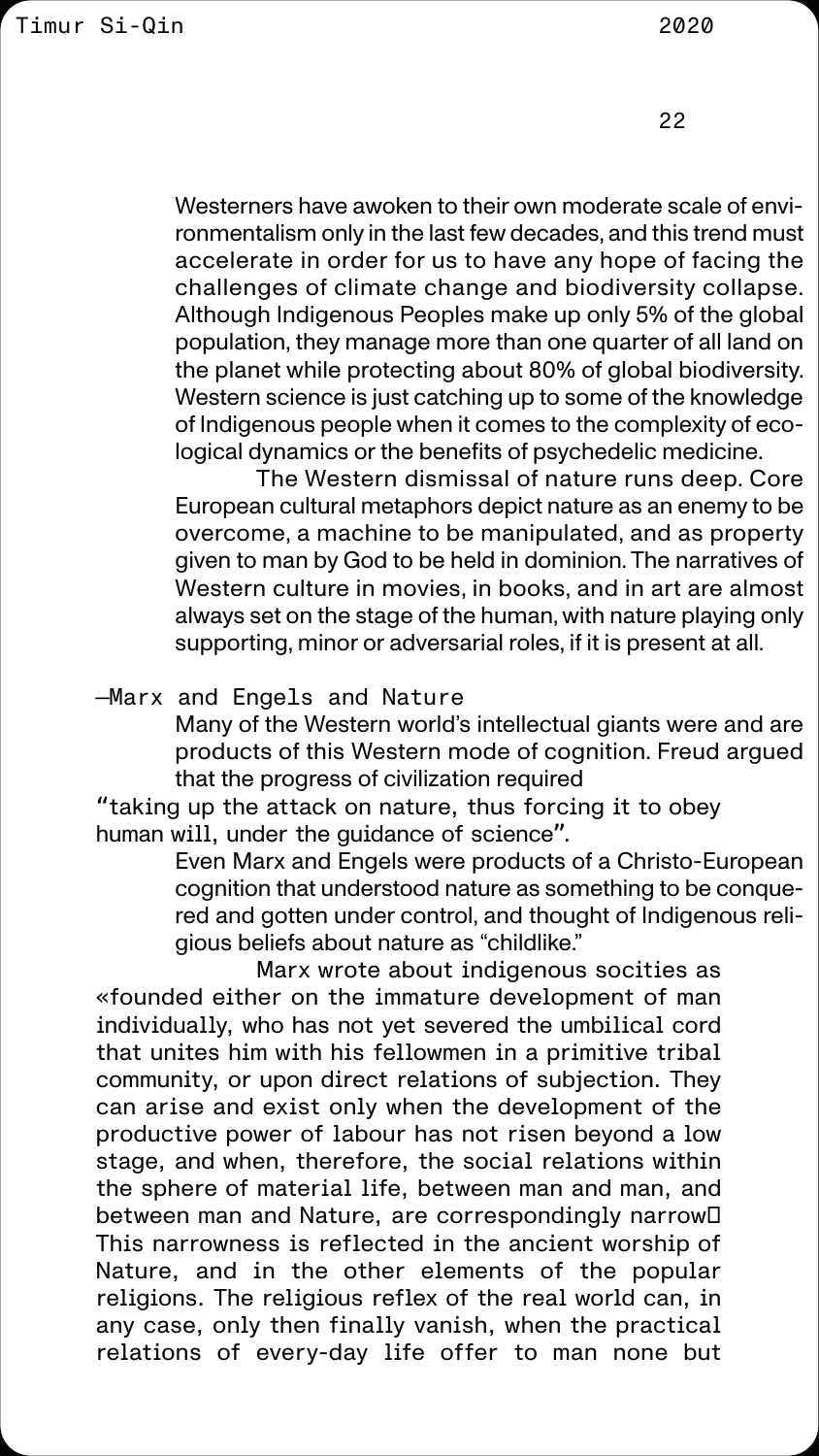perfectly intelligible and reasonable relations with regard to his fellowmen and to Nature.»

> True to his European worldview, Marx believed that Nature was in some sense an adversary and something to be rationally controlled for the benefit of man. European culture has developed to see nature as not fundamentally alive in the same way humans are. They didn't understand that other cultures, even hunter-gatherer cultures, were not beneath, behind, or less developed than Western society just because they didn't inhabit the planet with the same technologies and values as Europeans. Marx was a product of a society that lacked the modern ecological understanding of different species as uniquely adapted to specific environments and therefore in no way hierarchical. An ant is not less evolved than a lion, a chimpanzee is not less evolved than a human. All creatures are evolved for their own ecological niches, unique circumstances and timelines.

> > Nor did they understand that societies are not linearly

progressive and that hunter-gatherers need not inevitably progress into agrarian and industrial societies.\* (A more realistic alternative understanding of societal adaptations can be found in Manuel De Landa's assemblage theory, in which different social dynamics such as hunter-gatherer, agricultural, and industrial are understood as dynamical systems with critical thresholds determining phase transitions between different energetic societal states, similarly to the transitions in materials between solid, liquid, gas and other more exotic states.)

—Nature and Coronavirus

As Martin writes,

"only Europeans enter the natural world with fear and trembling, with recklessness and superstition, guiding their every waking moment, their every conscious step."

> Likewise, Christian disdain toward the Indian has always been a fear of material nature herself. A fear of the moral ambiguities presented by the complexity of wilderness, and ultimately a fear of death.

> A recent example of Western ambivalence towards nature is found in the narratives surrounding the effects of the coronavirus, the fragility of health care systems and the unfair impacts of the virus on the poor. Without a doubt, these topics are of extreme importance, especially when the very survival of Indigenous people themselves is at stake as they are being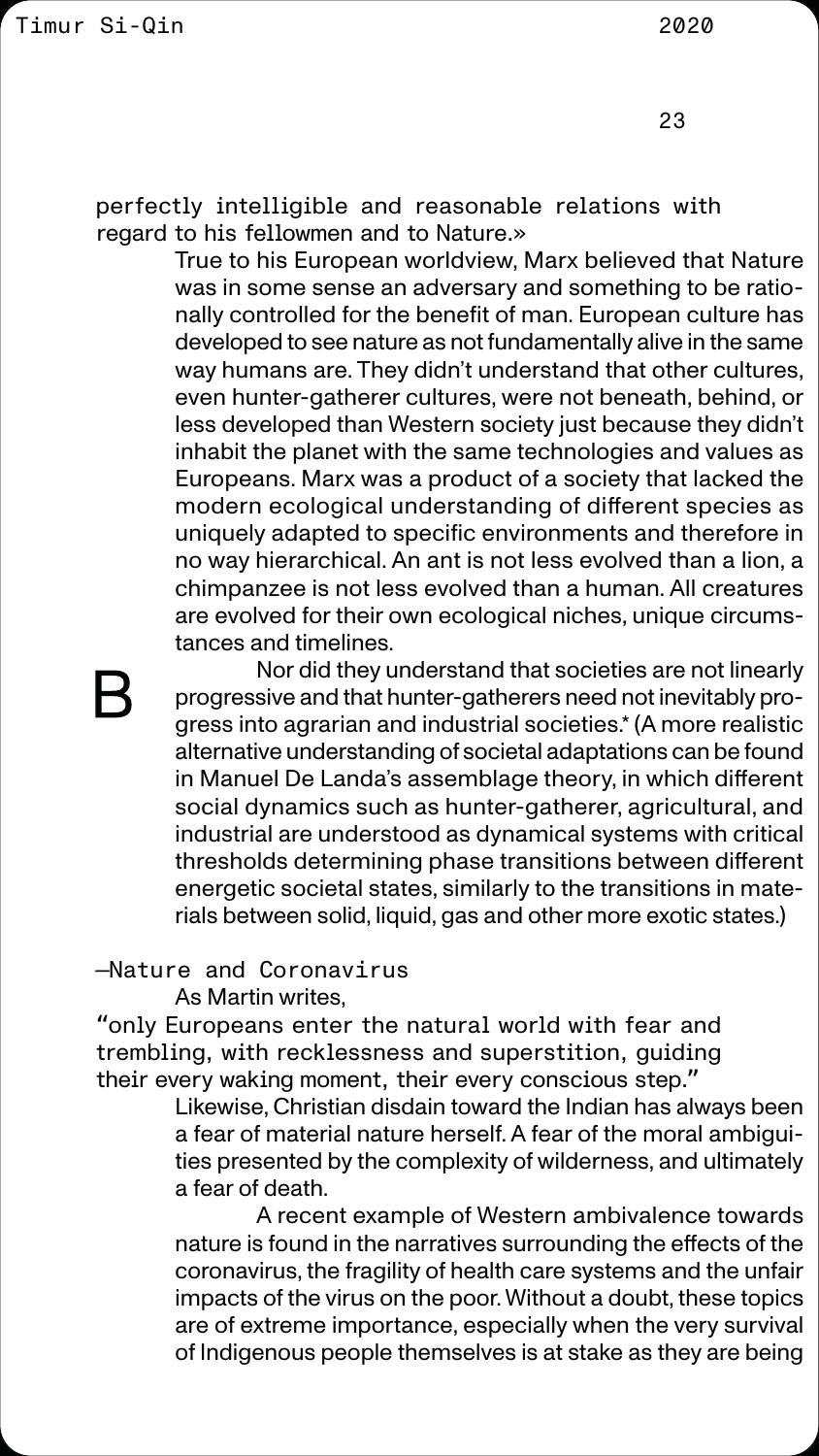hit particularly hard by the virus. But a less discussed narrative is the virus's origin in our species' imbalances with nature and scientists' predictions of an increasing frequency of pandemics in the future due to our accelerating destruction of the natural world.

Indigenous commentators have been consistent in pointing out that the crisis has been a time of healing for the earth, and to speak of the virus as the planet's own immune response against humans' relentless destruction. By contrast, the Western right wing can't conceive of nature as an agent in itself at all, and so gravitates towards believing in any conspiracy theory that still posits human actors (the Chinese, the deep state, Bill Gates, 5G) or the devil as the cause of the virus. The left, on the other hand, has had an interesting counter-reaction to the ecological actor narrative. People on the left almost immediately developed an anxiety over eco-fascism, a political position in which right-wing xenophobic beliefs are justified by a concern for ecology. A smattering of real eco-fascists can be found in history and on the internet, but as latent expressions of Christianity, the vast majority of rightwing sentiments do not make room for the environment. There are white supremacist online forums whose users often have a strong affinity for Norse mythology and the writings of the Nazi Richard Walther Darré, who coined the term "Blood and soil." But these "eco-fascists'" conception of land is nonetheless framed by a Western agricultural modality in which soil/land is a matter of property and sovereignty. This is a far cry from the interconnected, symbiotic tapestry of ecosystems contemporary ecology presents today and that has always been understood by Indigenous Peoples. At the very heart of the ecological perspective lies the lesson that difference and diversity are essential for well-being. Many Amerindian cultures have always had a place for other ethnicities in their worldviews, strangely enough since before the arrival of Columbus! The Aztec myth of Quetzalcoatl, the Mayan tale of Kulkulkan, or the Hopi legend of Pahana all tell the story of a long-lost white brother, a blue-eyed, red- or yellow bearded sage who would one day return from the East and unite with the red man to form a new world religion. When put into perspective, the handful of right-wing white people who have twisted their ethics into both fascism and (false) environmentalism to justify their inherently anti-ecological racial views is a minor threat compared to the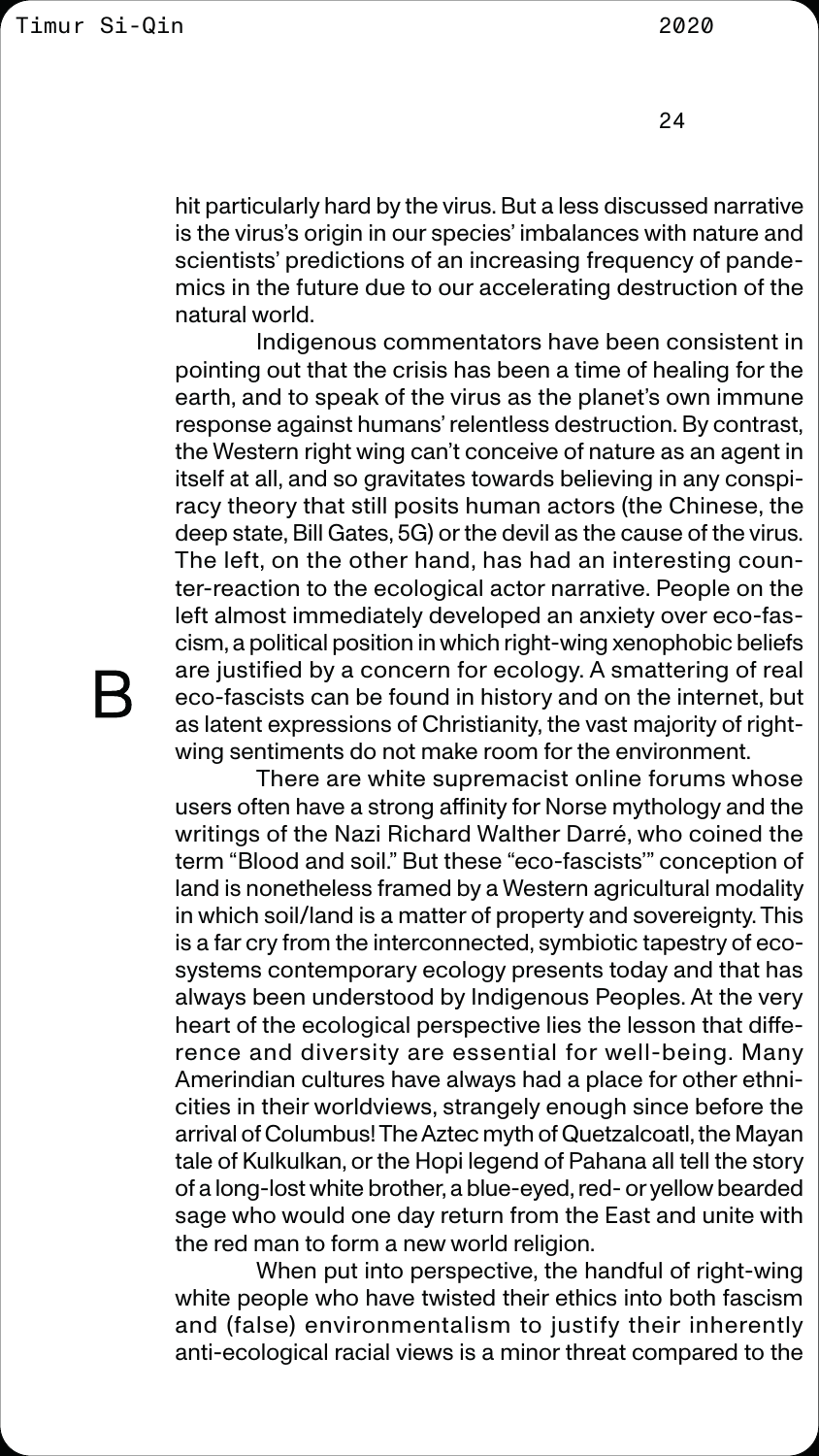true anti-ecology fascists who hold the real levers of power. 'Eco-fascist' still remains a popular pejorative used by the right wing to denigrate environmentalism in general. Just visit the website ecofascism.com, which warns against such absurd boogeyman concepts as "Aboriginal Supremacism" next to ecofascism.

But the left's knee-jerk reaction against the spectre of eco-fascism displays how even their worldview has a hard time properly metabolizing the introduction of the ecological and Indigenous narrative. They either "cringe" at the sincerity required to express a deep felt concern for nature, as in the popular, sarcastically deployed meme "Nature is healing, we are the virus," or awkwardly wring their hands and warn against the threat of eco-fascism, only to reveal that, like the eco-fascists themselves, they are unable to think in terms of a non-dualistic, non-zero sum universe where a concern for nature does not automatically mean a lack of concern for humans. This is the result of the millennia-old Christian narrative of human



versus nature. Indigenous people, on the other hand, have always known that these concerns are one and the same: we must protect nature to save ourselves.